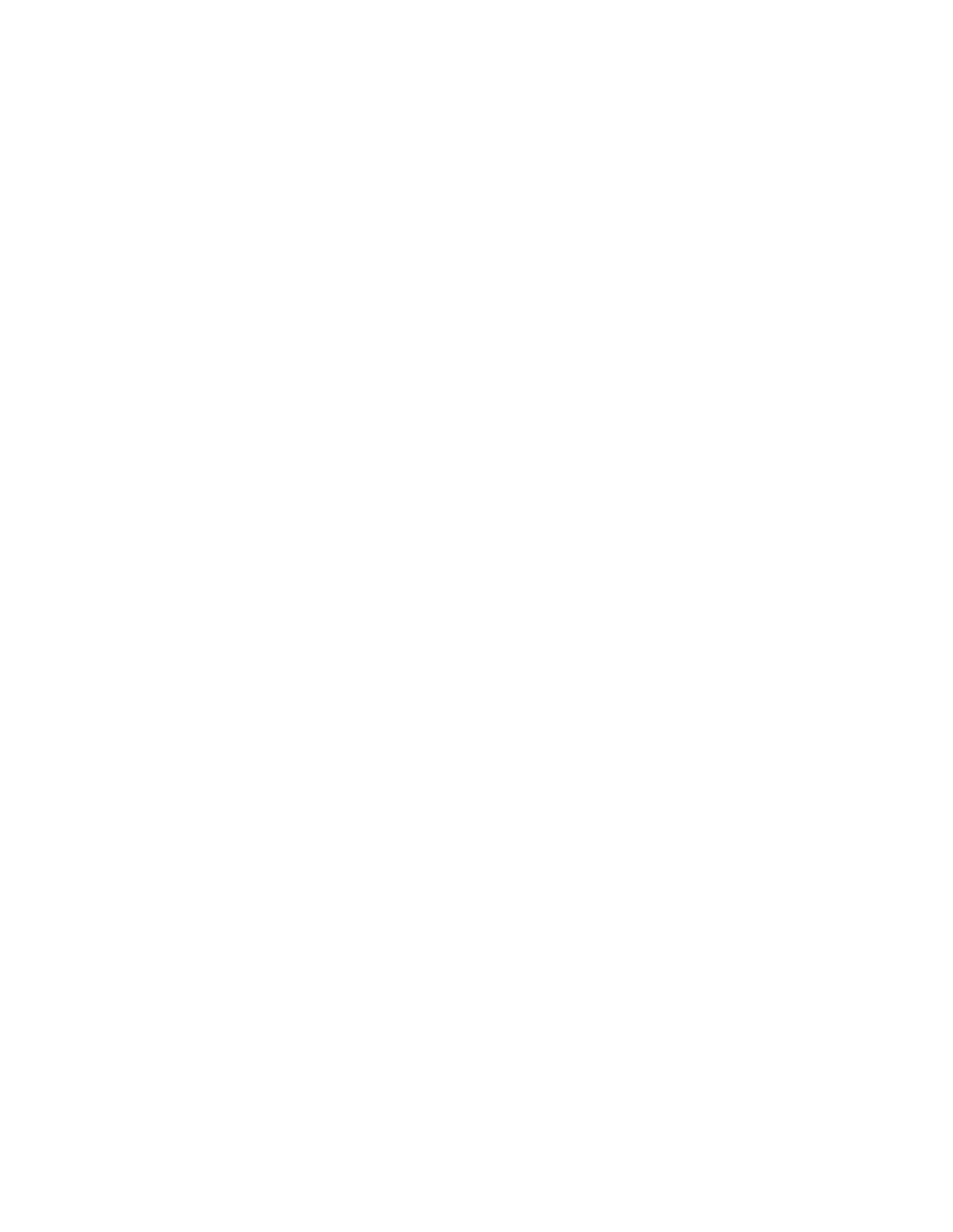## An Approximate Algorithm for Nonholonomic Motion Planning

Frédéric Jean<sup>1</sup>, Ruixing Long<sup>2</sup>, Giuseppe Oriolo<sup>3</sup>, Marilena Vendittelli<sup>3</sup>

December 9, 2008

<sup>1</sup> ENSTA ParisTech, 32 Bvd. Victor, 75739 Paris Cedex 15, France (fjean@ensta.fr)

<sup>2</sup> CMAP, Ecole Polytechnique, 91128 Palaiseau Cedex, France. (long@cmapx.polytechnique.fr)

<sup>3</sup> Dipartimento di Informatica e Sistemistica, Università di Roma "La Sapienza", Via Eudossiana 18, 00184 Rome, Italy ({oriolo,venditt}@dis.uniroma1.it)

This work was supported by grants from DIGITEO and Région Ile-de-France.

#### Abstract

We present a steering algorithm for general nonholonomic systems which are not required to possess special properties such as flatness or exact nilpotentizability. The method makes use of local steering laws, with suitable contraction properties, designed on the basis of a continuous approximation of the system.

## 1 Introduction

Nonholonomic systems attract the attention of the scientific community for the theoretical challenges arising from the research on the control of these systems and for their relevance in applications. In particular, the problem of generating feasible trajectories joining two system configurations (referred to as nonholonomic path planning) has been solved for specific classes of driftless systems by effective techniques. These include a Lie-theoretical method for steering nilpotentizable systems [10], open-loop control (e.g., sinusoidal inputs [12]) for chained-form transformable systems and trajectory generation for flat systems [5].

However, there exist nonholonomic robots — also called *general* in this paper — whose kinematic model does not fall into any of the aforementioned classes. For example, mobile robots with more than one trailer cannot be transformed in chained form unless each trailer is hinged to the midpoint of the previous wheel axle  $-$  a particular arrangement, very unusual in real trailer vehicles, known as 'on-hooking'. Another such example are robotic systems that perform object manipulation by rolling contacts [13]: even the simplest mechanism in this category, the so-called plate-ball system, does not admit a chained-form transformation. More in general, for 2 input systems, as soon as the dimension of the state space reaches 5, exact nilpotentizability becomes the exception rather than the rule (whereas all systems up to dimension 4 possess this property [11]).

Techniques for steering general nonholonomic systems include the iterative method of [10], the generic loop method of [14] and the continuation method of [17] and [4]. However, the practical applicability of these methods is limited. In fact, the first two essentially require an a priori estimate of some "critical distance" which is generally  $unknown<sup>1</sup>$ , while the third imposes strong assumptions on the system.

In a preceding work [9], we also proposed a global algorithm for steering *regular* nonholonomic systems, that is, systems without any singular points. The algorithm is an iterative scheme based on uniform nilpotent approximations, and the regularity assumption is essential to obtain the uniformity property. In this paper, we extend this algorithm to general nonholonomic systems with singularities. For such systems, the main difficulty is the construction of a uniform nilpotent approximation, and is dealt with a technique introduced in [18].

The paper is organized as follows. In Section 2 we fix the notation and recall the basic definitions, and in Section 3 we describe the different steps of an approximate steering algorithm. Section 4 is devoted to the construction of a local approximate steering methods based on the use of approximations. The uniform character

<sup>&</sup>lt;sup>1</sup>In [14], this is "masked" by the fact that an optimization problem is solved at each iteration.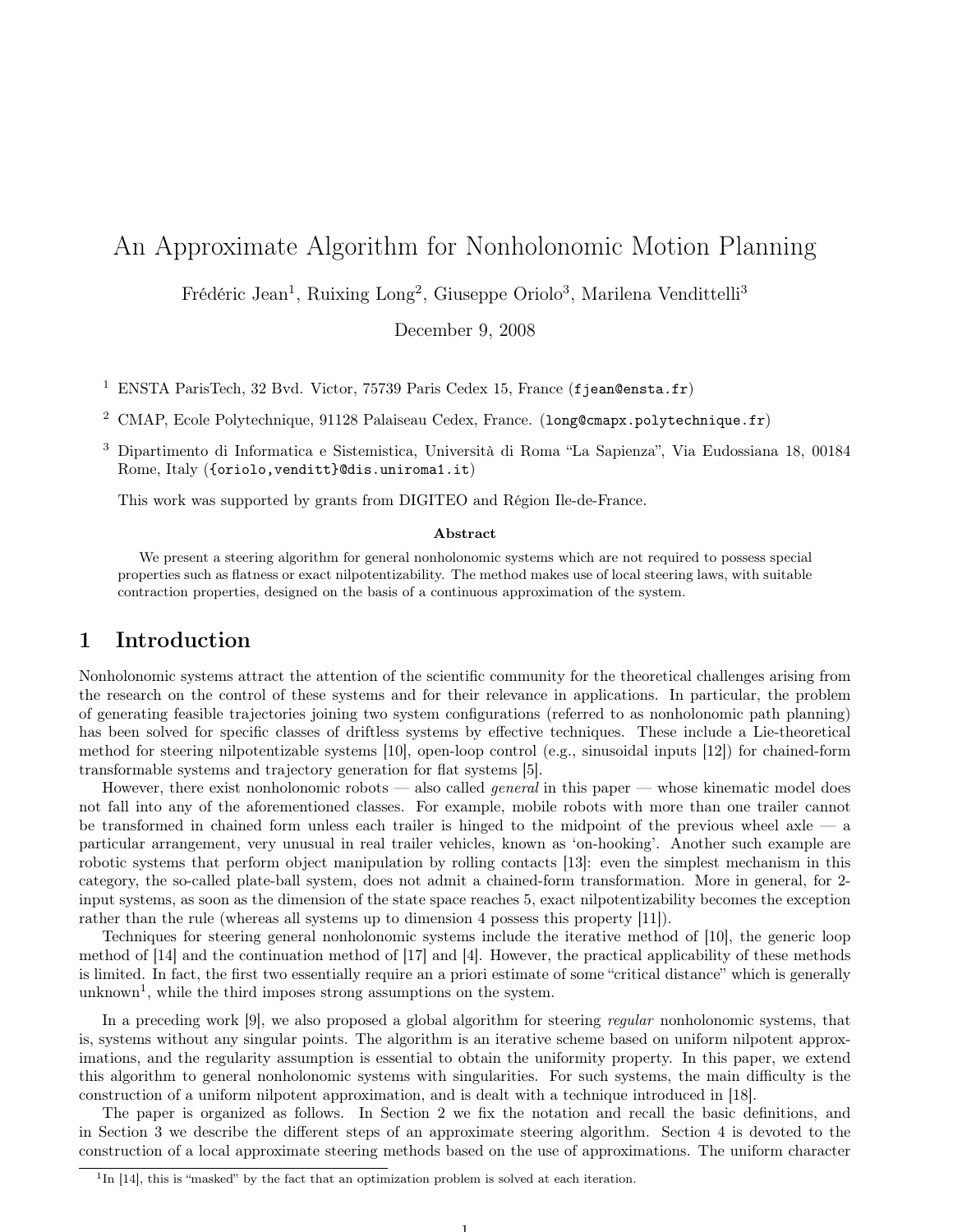of both the nilpotent approximation and the error estimates is dealt with in Section 5. The above mentioned local methods are used in Section 6 for devising a globally convergent steering algorithm. Finally, Appendix A contains the proof of some technical results of Section 5.

## 2 Nonholonomic control systems

We recall some basic tools used in sub-Riemannian geometry following [1].

Let  $\Omega$  be an open connected subset of  $\mathbb{R}^n$ , and  $VF(\Omega)$  the set of  $C^{\infty}$  vector fields on  $\Omega$ . Let T be a positive real number. Consider a nonholonomic control system

$$
\dot{x} = \sum_{i=1}^{m} g_i(x) u_i, \qquad x \in \Omega,
$$
\n(1)

where  $g_1, \ldots, g_m$  belong to  $VF(\Omega)$  and the input  $u(t) = (u_1(t), \ldots, u_m(t))$  is an integrable vector function on  $[0, T]$ which takes values in  $\mathbb{R}^m$ . This system is characterized by the m-tuple  $g = (g_1, \ldots, g_m) \in VF(\Omega)^m$ .

**Definition 1.** The *length* of an input  $u$  is defined as

$$
\ell(u) = \int_0^T \sqrt{u_1^2(t) + \ldots + u_m^2(t)} \, dt.
$$

Given  $x_a \in \Omega$ , let  $x(t, x_a, u)$ ,  $t \in [0, T]$  be a trajectory of (1) originating from  $x_a$  under an input function u. We define its length as

$$
\ell(x(\cdot, x_a, u)) = \ell(u).
$$

A point  $x = x(t, x_a, u)$ , for  $t \in [0, T]$ , is accessible from  $x_a$ .

**Definition 2.** System (1) induces a *sub-Riemannian distance d* on  $\Omega$ , defined as

$$
d(x_1, x_2) = \inf_{u} \ell(x(\cdot, x_1, u)),
$$
\n(2)

where the infimum is taken over all inputs u such that the trajectory  $x(\cdot, x_1, u)$  is defined on [0, T] and  $x(T, x_1, u)$ x2.

Note that  $d(x_1, x_2) < \infty$  if and only if  $x_1$  and  $x_2$  are accessible from each other. Chow's Theorem states that any two points in  $\Omega$  are accessible from each other if the elements of the Lie Algebra  $\mathcal{L}_g$  generated by the  $g_i$ 's form an *n*-dimensional vector space at each point. As system  $(1)$  is driftless, Chow's condition implies controllability in any usual sense [15]. Throughout this paper, we assume that system (1) is controllable.

Take  $x_a \in \Omega$  and let  $L^s(x_a)$  be the vector space generated by the values at  $x_a$  of the brackets of the elements of g of length  $\leq s, s = 1, 2, \ldots$  (input vector fields are brackets of length 1). Controllability guarantees that there exists a smallest integer  $r = r(x_a)$  such that dim  $L^r(x_a) = n$ . This integer is called the *degree of nonholonomy* at  $x_a$ .

**Definition 3.** Let  $n_s(x) = \dim L^s(x)$ ,  $s = 1, \ldots, r$ , the sequence  $(n_1(x), \ldots, n_r(x))$  is the growth vector of g at x.

Point  $x_a$  is said to be *regular* if the growth vector remains constant in a neighborhood of  $x_a$ ; otherwise  $x_a$  is singular. Points at which the degree of nonholonomy changes are singular. Regular points form an open and dense set in  $\Omega$ .

Consider a smooth real-valued function  $f$ . Call first-order nonholonomic derivatives of  $f$  the Lie derivatives  $g_i f$  of f along  $g_i$ ,  $i = 1, \ldots, m$ . Call  $g_i(g_j f)$ ,  $i, j = 1, \ldots, m$ , the second-order nonholonomic derivatives of f, and so on.

**Definition 4.** A function f is of order  $\geq s$  at  $x_a$  if its nonholonomic derivatives of order  $\leq s-1$  vanish at  $x_a$ . If f is of order  $\geq s$  and not of order  $\geq s+1$  at  $x_a$ , it is of order s at  $x_a$ .

າ

Equivalently, if f is of order  $\geq s$  at  $x_a$ , then  $f(x) = O(d^s(x_a, x))$ .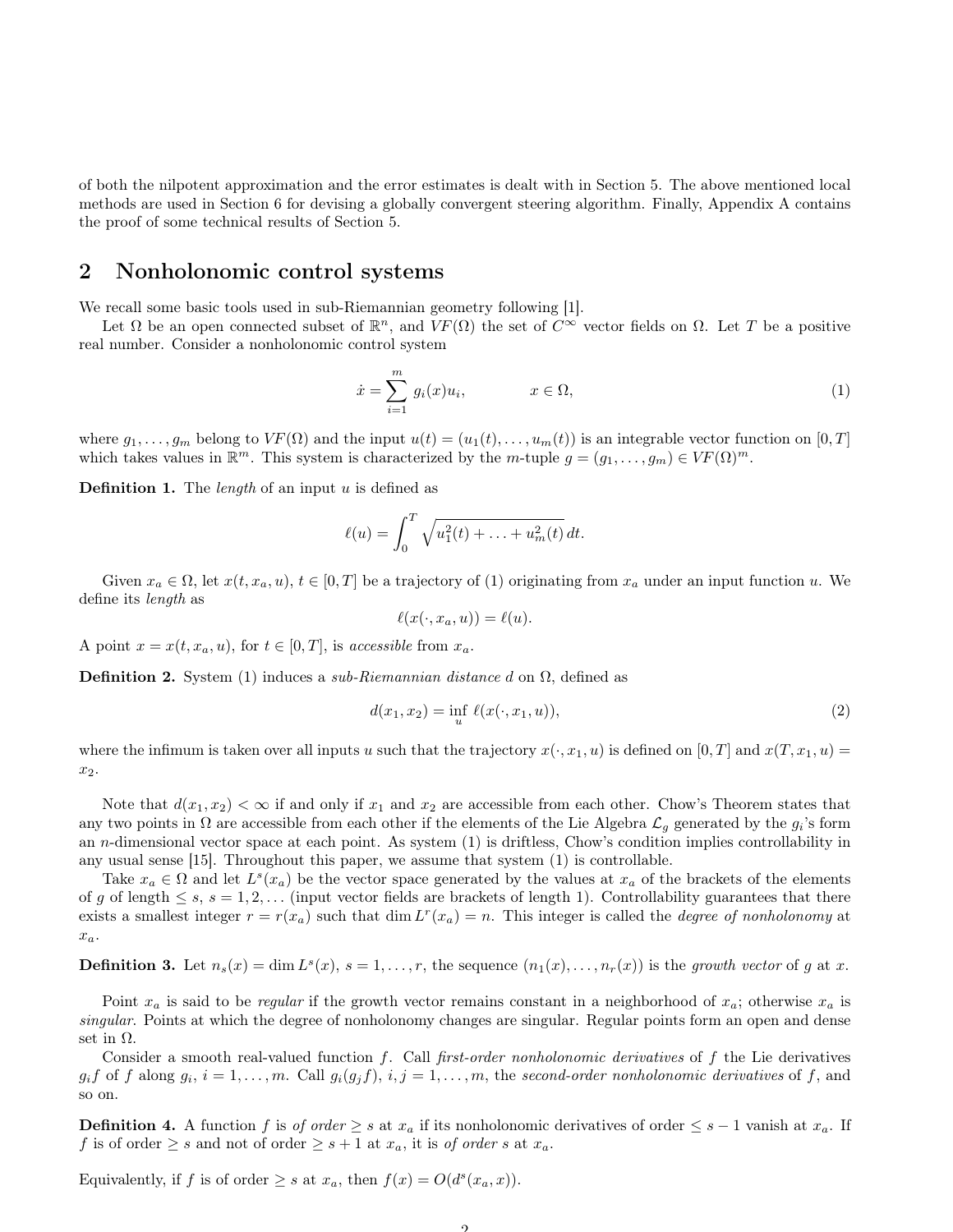**Definition 5.** A vector field h is of order  $\geq q$  at  $x_a$  if, for every s and every f of order s at  $x_a$ , hf has order  $\geq q + s$  at  $x_a$ . If h is of order  $\geq q$  but not  $\geq q + 1$ , it is of order q at  $x_a$ .

It is easy to show that every element of g has order  $\geq -1$ , bracket  $[g_i, g_j]$ ,  $i, j = 1, \ldots, m$ , has order  $\geq -2$ , and so on.

**Definition 6.** Let the integer  $w_j$ ,  $j = 1, \ldots, n$ , be defined by setting  $w_j = s$  if  $n_{s-1} < j \leq n_s$ , with  $n_s = n_s(x_a)$ and  $n_0 = 0$ . Local coordinates  $z_1, \ldots, z_n$  centered at  $x_a$  form a system of privileged coordinates if the order of  $z_j$ at  $x_a$  equals  $w_j$  (called the *weight* of coordinate  $z_j$ ), for  $j = 1, \ldots, n$ .

The order of functions and vector fields expressed in privileged coordinates can be computed in an algebraic way:

- The order of the monomial  $z_1^{\alpha_1} \dots z_n^{\alpha_n}$  is equal to its weighted degree  $w(\alpha) = w_1 \alpha_1 + \dots + w_n \alpha_n$ .
- The order of a function  $f(z)$  at  $z = 0$  (the image of  $x_a$ ) is the least weighted degree of the monomials actually appearing in the Taylor expansion of  $f$  at 0.
- The order of a vector field  $h(z) = \sum_{j=1}^{n} h_j(z) \partial_{z_j}$  at  $z = 0$  is the least weighted degree of the monomials actually appearing in the Taylor expansion of  $h$  at 0:

$$
h(z) \sim \sum_{\alpha,j} a_{\alpha,j} z_1^{\alpha_1} \dots z_n^{\alpha_n} \partial_{z_j},
$$

considering the term  $a_{\alpha}z_1^{\alpha_1}\dots z_n^{\alpha_n}\partial_{z_j}$  as a monomial and assigning to  $\partial_{z_j}$  the weight  $-w_j$ .

**Definition 7.** Given the system  $z_1, \ldots, z_n$  of privileged coordinates at  $x_a$ , the function

$$
||z||_{x_a} = |z_1|^{1/w_1} + \cdots + |z_n|^{1/w_n},
$$

where  $w_1, \ldots, w_n$  are the coordinate weights at  $x_a$ , is called *pseudonorm* at  $x_a$ .

Denote by  $B(x, R)$  the open sub-Riemannian ball of radius R centered at x.

**Definition 8.** A continuously varying system of privileged coordinates on  $\Omega$  is a mapping  $\Phi$ , with values in  $\mathbb{R}^n$ , defined and continuous on a neighborhood of the diagonal in  $\Omega \times \Omega$ , and such that the partial mapping  $z = \Phi(x_a, \cdot)$ is a system of privileged coordinates at  $x_a$ . In this case, there exists a continuous function  $\rho : \Omega \to (0, +\infty)$  such that the coordinates  $\Phi(x_a, \cdot)$  are defined on  $B(x_a, \rho(x_a))$ ; we call  $\rho$  an *injectivity radius* of  $\Phi$ .

Privileged coordinates provide an estimate of the sub-Riemannian distance d, according to the following result.

**Theorem 1** (Ball-Box Theorem). Consider  $g \in VF(\Omega)^m$ , a point  $x_a \in \Omega$  and a system of privileged coordinates z at  $x_a$ . There exist positive constants  $C_d(x_a)$  and  $\varepsilon_d(x_a)$  such that, for all x with  $d(x_a, x) < \varepsilon_d(x_a)$ ,

$$
\frac{1}{C_d(x_a)} \|z(x)\|_{x_a} \le d(x_a, x) \le C_d(x_a) \|z(x)\|_{x_a}.
$$
\n(3)

If  $\Omega$  contains only regular points and if  $\Phi$  is a continuously varying system of privileged coordinates on  $\Omega$ , then there exist continuous positive functions  $C_d(\cdot)$  and  $\varepsilon_d(\cdot)$  on  $\Omega$  such that inequality (3) holds with  $z = \Phi(x_a, \cdot)$  at all  $(x, x_a)$  satisfying  $d(x, x_a) < \varepsilon_d(x_a)$ .

## 3 Steering by approximations

Consider a nonholonomic control system  $\dot{x} = \sum_{i=1}^{m} g_i(x) u_i$  on  $\Omega$ . The path planning problem is: given two configurations  $x_0, x_1 \in \Omega$ , find an input u steering the system from  $x_0$  to  $x_1$ .

The principle of an approximate steering algorithm is the following. Solve first the path planning problem for a control problem "approximating" the original one (in a meaning to be specified); apply then the resulting input to the original system from  $x_0$ ; iterate this procedure from the current point.

 $\overline{Q}$ 

We will now define precisely the different steps of such an algorithm, and give properties ensuring its convergence.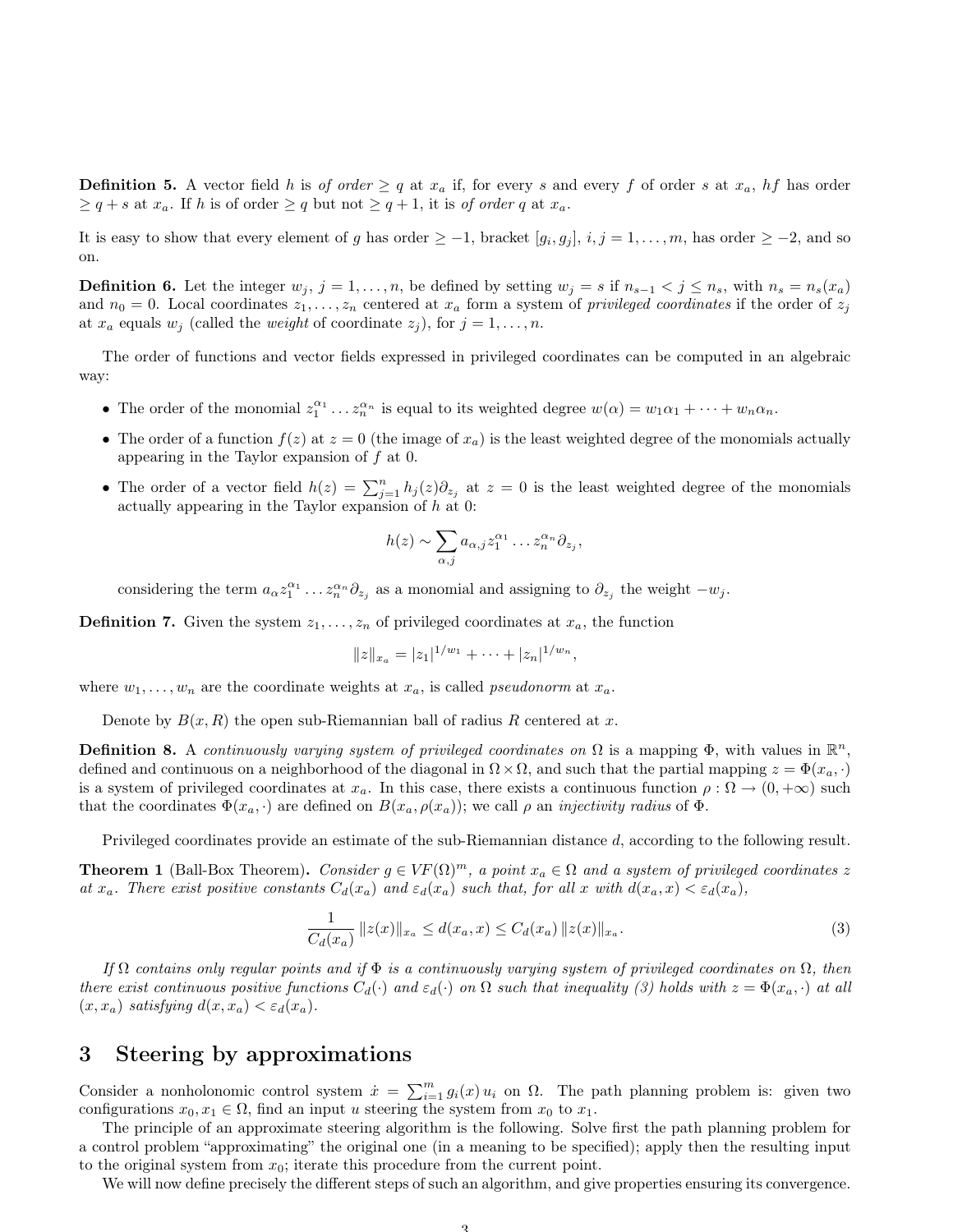#### 3.1 Local approximate steering methods

Let  $g = (g_1, \ldots, g_m) \in VF(\Omega)^m$ .

**Definition 9.** A m-tuple  $\hat{g} = (\hat{g}_1, \ldots, \hat{g}_m)$  defined on a neighborhood of  $x_a$  is a first-order approximation of g at  $x_a$ if the vector fields  $g_i - \hat{g}_i$ ,  $i = 1, \ldots, m$ , are of order  $\geq 0$  at  $x_a$ . A *first-order approximation of g on*  $\Omega$  is a mapping A that associates to each  $x_a \in \Omega$  a first-order approximation  $\hat{g} = A(x_a)$  of g at  $x_a$  defined on a ball  $B(x_a, \rho(x_a))$ . The function  $\rho : \Omega \to (0, +\infty)$  is called the *approximation radius* of A.

Since first-order approximations are always used in this paper, they are referred to simply as 'approximations'. Useful properties of approximations are continuity and nilpotency.

**Definition 10.** Let  $A: x_a \mapsto \hat{g}$  be an approximation on  $\Omega$ .

• We say that  $A$  is *continuous* if the mapping

$$
(x_a, x) \mapsto \hat{g}(x) \in \mathbb{R}^n,
$$

is defined and continuous on a neighborhood of the diagonal in  $\Omega \times \Omega$ , and the approximation radius  $\rho$  of A is continuous.

• We say that A is nilpotent of step  $s \in \mathbb{N}$  if, for all  $x_a \in \Omega$ , the Lie algebra generated by  $\hat{g}$  is nilpotent of step s.

Privileged coordinates allow to measure the error obtained when we replace g by a first-order approximation (see [1, Prop. 7.29]).

**Lemma 2.** Consider a point  $x_a \in \Omega$ , a system of privileged coordinates z at  $x_a$ , and a first-order approximation  $\hat{g}$ of g at  $x_a$ . Then, there exist positive constants  $C_e(x_a)$  and  $\varepsilon_e(x_a)$  such that, for all  $x \in \Omega$  with  $d(x_a, x) < \varepsilon_e(x_a)$ and all integrable control functions  $u(\cdot)$  with  $\ell(u) < \varepsilon_e(x_a)$ , we have

$$
||z(x(T, x, u)) - z(\hat{x}(T, x, u))||_{x_a} \le C_e(x_a) \max (||z(x)||_{x_a}, \ell(u)) \ell(u)^{1/r},
$$
\n(4)

where r is the degree of nonholonomy at  $x_a$  and  $x(\cdot, x, u)$  and  $\hat{x}(\cdot, x, u)$  are the trajectories of  $\hat{x} = \sum_{i=1}^m g_i(x) u_i$ and  $\dot{x} = \sum_{i=1}^{m} \hat{g}_i(x) u_i$  respectively.

If  $\Omega$  contains only regular points,  $\Phi$  is a continuously varying system of privileged coordinates on  $\Omega$  and A a continuous approximation on  $\Omega$ , then there exist continuous positive functions  $C_e(\cdot)$  and  $\varepsilon_e(\cdot)$  such that inequality (4) holds, with  $z = \Phi(x_a, \cdot)$  and  $\hat{g} = A(\overline{x})$ , for all  $(x, x_a)$  with  $d(x, x_a) < \varepsilon_e(x_a)$  and all integrable control functions  $u(\cdot)$  with  $\ell(u) < \varepsilon_e(x_a)$ .

We also need to define precisely the notion of steering law for an approximation.

**Definition 11.** Let  $A: x_a \mapsto \hat{q}$  be an approximation on  $\Omega$  and  $\rho$  its approximation radius. A steering law of A is a mapping which, to every pair  $x, x_a \in \Omega$  satisfying  $d(x_a, x) < \rho(x_a)$ , associates an integrable control function  $\hat{u}(t)$ ,  $t \in [0,T]$  (henceforth called a *steering control*) such that the trajectory  $\hat{x}(\cdot, x, \hat{u})$  is defined on [0, T] and satisfies  $\hat{x}(T, x, \hat{u}) = x_a$ . In other terms,  $\hat{u}(\cdot)$  steers  $A(x_a)$  from x to  $x_a$ .

For example, a systematic design of the steering law is possible when nilpotent approximations are used [10].

Given g, an approximation A of g, and a steering law for A, we define a local approximate steering method for g as follow.

**Definition 12.** Fix  $x_a \in \Omega$ . For a point  $x \in B(x_a, \rho(x_a))$ , let  $\hat{u}(\cdot)$  be the steering control of  $A(x_a)$  between x and  $x_a$ . The local approximate steering (LAS) method associated to A and its steering law is the function defined by:

$$
AppSteer(x, x_a) = x(T, x, \hat{u}).
$$

**Definition 13.** A LAS method is *contractive* if, for any  $x_a \in \Omega$ , there exist a positive constant  $\mu(x_a)$  such that, for any x sufficiently close to  $x_a$ ,  $d(x_a, x) < \mu(x_a)$  implies

$$
d(x_a, \text{AppSteer}(x, x_a)) \le d(x_a, x)^{1+\beta},
$$

where  $\beta$  is a positive constant independent of  $x_a$ . A LAS method is uniformly contractive on a set  $K \subset \Omega$  if it is contractive and if  $\mu(\cdot)$  has a constant positive value  $\mu_K$  on K.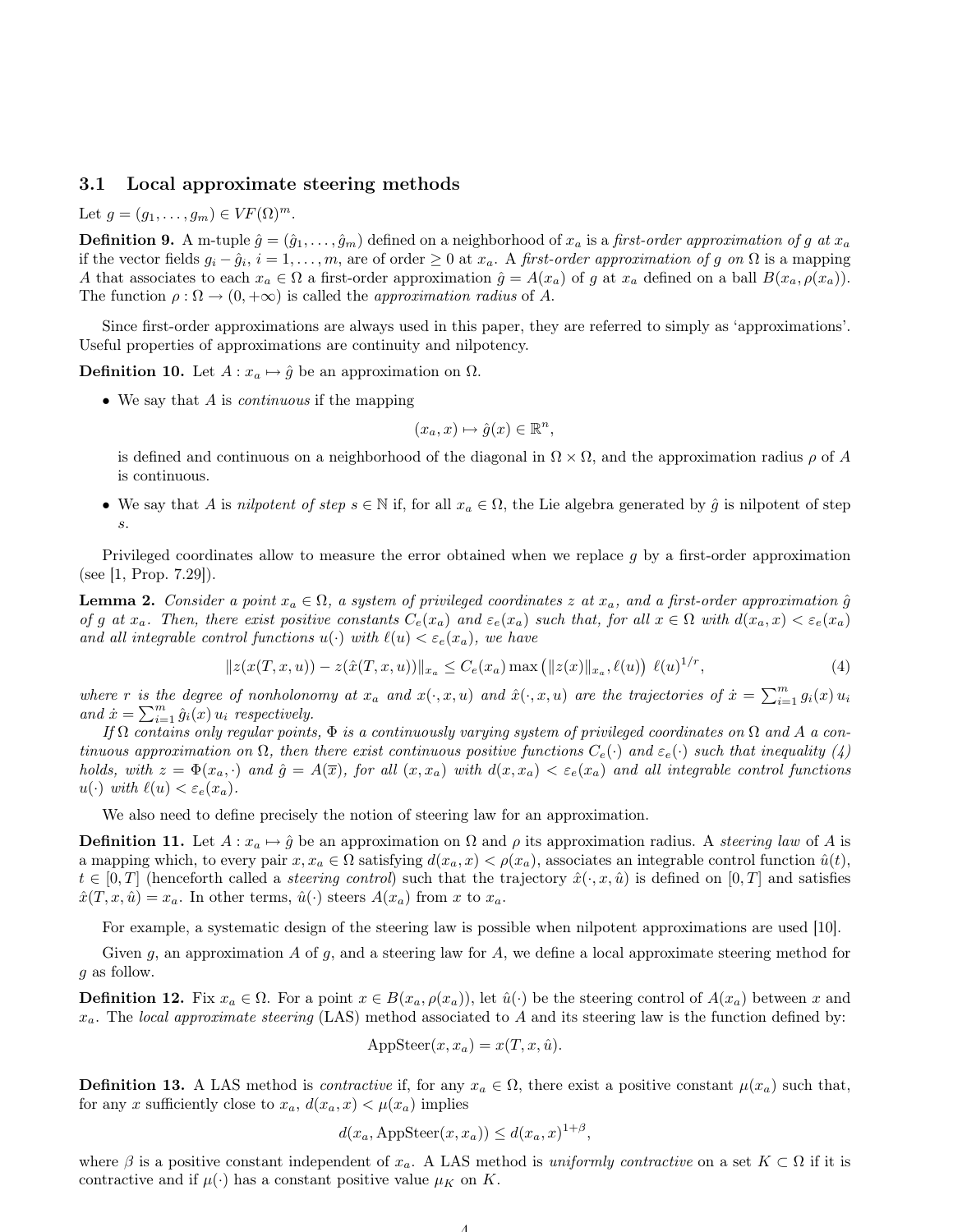#### 3.2 Toward convergent local and global algorithms

Assume first that we have a contractive LAS method AppSteer. We can easily build a locally convergent approximate steering algorithm, as follows. Let  $e$  be a given tolerance.

> Local Approximate Steering $(x_0, x_1)$ 1.  $k := 0$ ; 2.  $x^k := x_0;$ 3. while  $d(x^k, x_1) > e$ 4.  $x^{k+1} = \text{AppSteer}(x^k, x_1);$ 5.  $k := k + 1;$

This algorithm converges if  $d(x_0, x_1) < \mu(x_1)$ .

Assume now that we have a uniformly contractive LAS method AppSteer on a set  $K \subset \Omega$ . Based on the local algorithm, the construction of a global approximate steering algorithm on K is inspired to the following idea<sup>2</sup>. Consider a parameterized path<sup>3</sup>  $\gamma \subset K$  connecting  $x_0$  to  $x_1$ , and choose a finite sequence of intermediate goals  ${x_0^d = x_0, x_1^d, \ldots, x_n^d = x_1}$  on  $\gamma$ , such that  $d(x_{i-1}^d, x_i^d) < \mu_K/2$ ,  $i = 0, \ldots, n$ . It is possible to prove that the iterated application of the uniformly contractive LAS method AppSteer $(x^{i-1}, x_i^d)$  from the current state to the next subgoal (having set  $x_i^d = x_1$ ,  $\forall i \geq n$ ) yields a sequence  $x^i$  which converges to  $x_1$ .

To turn the above idea into a real algorithm, three issues are still remaining:

- we have to explain how to construct a uniformly contractive LAS method;
- the sub-Riemannian distance d is used in both local and global algorithm. This distance is in general not computable, so we need estimates of d, like the one of Theorem 1. However the latter estimate is not usable here because it does not hold uniformly: the radius of validity  $\varepsilon_d(x_a)$  of the estimate tends to zero when  $x_a$ tends to singular points  $[7]$ . So we need computable uniform estimates of the sub-Riemannian distance  $d$ ;
- the a priori knowledge of  $\mu_K$  is required, but in practice is not available. The algorithm should achieve global convergence without knowing  $\mu_K$ .

These three issues will be addressed in Sect. 4, 5, and 6 respectively. We will restrict ourselves to a particular – but large – class of systems, that we describe now.

#### 3.3 A class of generic systems

Consider two integers m and n,  $2 \leq m < n$ , and an open connected subset  $\Omega$  of  $\mathbb{R}^n$ . For  $j \geq 1$ , denote by  $\widetilde{n}_j$  the dimension of the linear grace generated by all words of length not greater than i in the fre dimension of the linear space generated by all words of length not greater than  $j$  in the free Lie algebra with  $m$ generators. Recall that  $\widetilde{n}_1 = m$  and, for  $j > 1$ ,

$$
\widetilde{n}_j - \widetilde{n}_{j-1} = \frac{1}{j} \sum_{d|j} \mu(d) m^{j/d},
$$

5

where  $\mu$  is the Moebius function (see [3]). Denote also  $r = r(m, n)$  the integer such that  $\widetilde{n}_{r-1} < n \leq \widetilde{n}_r$ .

**Definition 14.** The class  $\Lambda_{gen}(\Omega)$  is the set of m-tuple  $q \in VF(\Omega)^m$  which growth vector is equal to:

- (i)  $(\tilde{n}_1, \ldots, \tilde{n}_{r-1}, n-1, n)$  on a subset of codimension one or greater than one,
- (ii)  $(\widetilde{n}_1, \ldots, \widetilde{n}_{r-1}, n)$  elsewhere.

<sup>2</sup>A similar idea is proposed in [10].

 ${}^{3}$ If no such path exists, K is not arc-connected and the steering problem has no solution in K.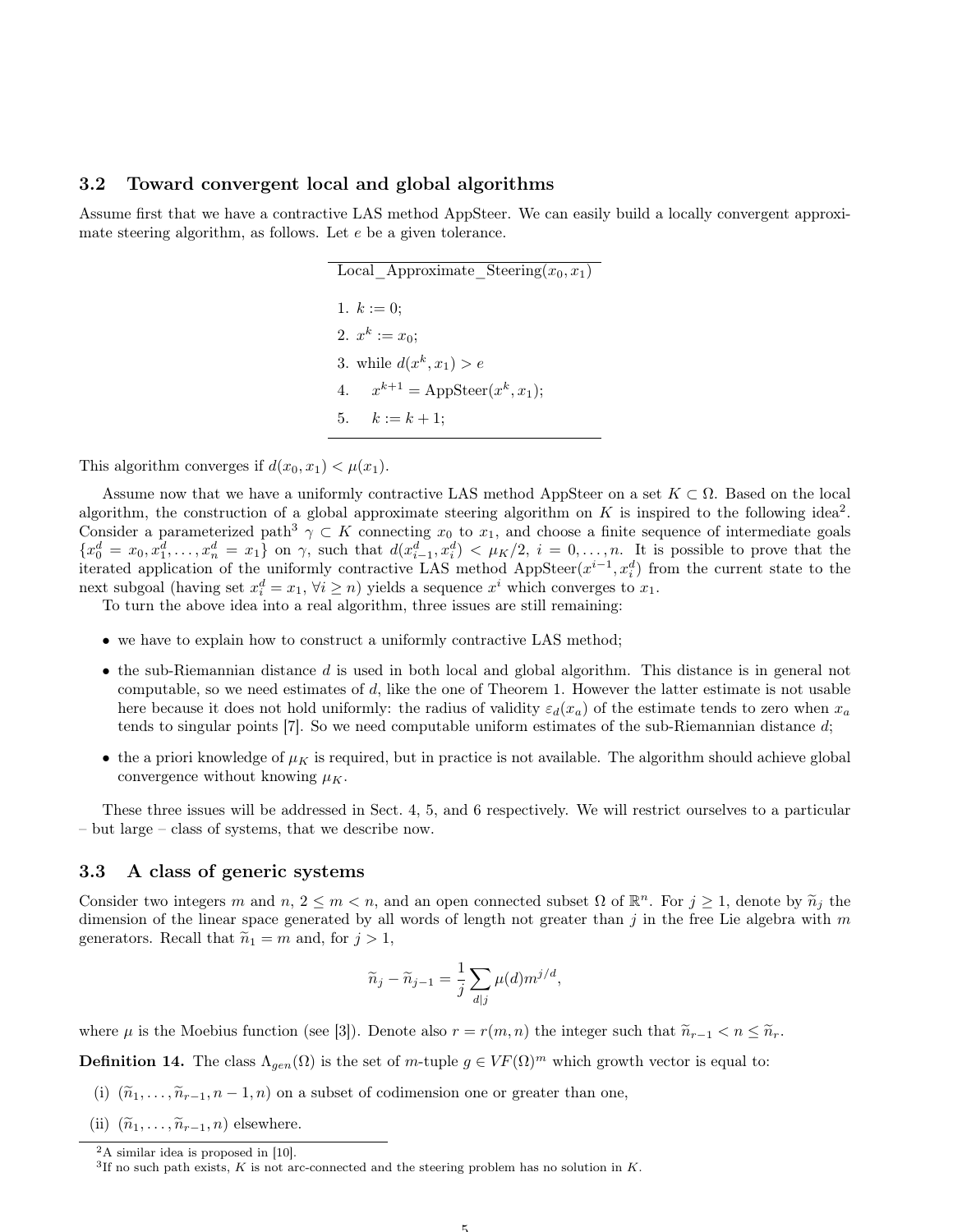The class  $\Lambda_{reg}(\Omega)$  is the set of m-tuple  $g \in VF(\Omega)^m$  which growth vector is constant, that is the class of regular m-tuples.

Notice that, for a m-tuple  $g \in \Lambda_{gen}(\Omega)$ , the case (i) corresponds to singular points and the case (ii) to regular ones. On the other hand, a m-tuple  $g \in \Lambda_{req}(\Omega)$  has no singular points.

The class of control systems (1) associated to m-tuples in  $\Lambda_{gen}(\Omega) \cup \Lambda_{reg}(\Omega)$  is wide enough for most of the applications in robotics. It first contains the regular systems, i.e. systems associated to regular  $m$ -tuples, which frequently occur (for instance flat systems, left-invariant systems on Lie groups, etc). Second, a generic control system (1) can be considered as associated to a  $g \in \Lambda_{gen}(\Omega)$ . Indeed, the growth vector of a generic element of  $VF(\Omega)^m$  is characterized by the following result of [19].

**Lemma 3.** For every g in an open and dense subset of  $VF(\Omega)^m$  endowed with the Whitney  $C^{\infty}$  topology, there exist a set  $\Omega_1 \subset \Omega$  of codimension greater than one such that g belongs to  $\Lambda_{gen}(\Omega \backslash \Omega_1)$ .

Notice that  $\Omega \setminus \Omega_1$  is open and connected in  $\mathbb{R}^n$ . For motion planning purposes, we can ignore  $\Omega_1$  and work on  $\Omega\setminus\Omega_1$ . But we must take account of the set  $\Omega_2$  of codimension one where the growth vector is equal to  $(\widetilde{n}_1, \ldots, \widetilde{n}_{r-1}, n-1, n)$ , since  $\Omega \backslash \Omega_2$  may be non connected.

The case of a regular m-tuple q has already been settled in a previous article [9] (it can also be treated as a simple adaptation of the present work). We will then focus on the class  $\Lambda_{gen}(\Omega)$ .

## 4 A local approximate steering method

From now on, we fix an open connected subset  $\Omega$  of  $\mathbb{R}^n$  and a m-tuple  $g = (g_1, \ldots, g_m)$  in  $\Lambda_{gen}(\Omega)$ .

#### 4.1 Regular and singular domains

Denote by  $\mathcal{L}(1,\ldots,m)$  the free Lie algebra generated by the alphabet  $1,\ldots,m$ , and by  $\mathcal{L}^s(1,\ldots,m)$ ,  $s\geq 1$ , the subset of words of length not greater than s. Denote also by |I| the length of a word  $I \in \mathcal{L}(1, \ldots, m)$ . Choose a P. Hall basis H of  $\mathcal{L}(1,\ldots,m)$ ; in particular, for any  $s\geq 1$ , H contains exactly  $\widetilde{n}_s$  words of length not greater than s, which form a basis of  $\mathcal{L}^s(1,\ldots,m)$  (by definition,  $\widetilde{n}_s = \dim \mathcal{L}^s(1,\ldots,m)$ ).<br>Let  $L_s$  be all the words of length smaller than  $x$  in  $\mathcal{H}$  Among all t

Let  $I_1, \ldots, I_{\tilde{n}_{r-1}}$  be all the words of length smaller than  $r$  in  $\mathcal{H}$ . Among all the *n*-tuples  $(I_1, \ldots, I_{\tilde{n}_{r-1}}, I_{\tilde{n}_{r-1}+1}, \ldots, I_n)$ <br>of words in  $\mathcal{H}$ , call  $\mathcal{J}_1^R, \ldots, \mathcal{J}_N^R$  the ones with  $|I$  $|I_{\widetilde{n}_{r-1}+1}| = \cdots = |I_{n-1}| = r, |I_n| = r+1.$ 

Let  $E_q$  be the evaluation map which assigns to each  $I \in \mathcal{L}(1, \ldots, m)$  the vector field  $E_q(I) = g_I$  obtained by plugging in the  $g_i$ ,  $i = 1, \ldots, m$ , for the corresponding letter i. For a *n*-tuple  $\mathcal J$  of words in  $\mathcal L(1, \ldots, m)$ , we define  $\mathcal{V}_{\mathcal{J}}$  as the set of points  $x \in \Omega$  such that rank $\{g_I(x) : I \in \mathcal{J}\}=n$ . Each  $\mathcal{V}_{\mathcal{J}}$  is an open set, eventually empty. By definition of  $\Lambda_{gen}(\Omega)$ , we have:

$$
\begin{aligned} \text{Regular set of } g = \bigcup_{i=1}^N \mathcal{V}_{\mathcal{J}_i^R}, & \text{Singular set of } g \subset \bigcup_{i=1}^{N'} \mathcal{V}_{\mathcal{J}_i^S}, \\ \Omega = \bigcup_{i=1}^N \mathcal{V}_{\mathcal{J}_i^R} \cup \bigcup_{i=1}^{N'} \mathcal{V}_{\mathcal{J}_i^S}. \end{aligned}
$$

We call  $\mathcal{V}_{\mathcal{J}_1^R}, \ldots, \mathcal{V}_{\mathcal{J}_N^R}$  the *regular domains*, and  $\mathcal{V}_{\mathcal{J}_1^S}, \ldots, \mathcal{V}_{\mathcal{J}_{N'}^S}$  the *singular domains*.

#### 4.2 Continuous approximation on a domain  $\mathcal{V}_{\mathcal{J}}$

Consider a *n*-tuples of words  $\mathcal{J} = (I_1, \ldots, I_n)$  equal to one of the  $\mathcal{J}_i^{R}$ 's or to one of the  $\mathcal{J}_j^{S}$ 's.

Let  $x_a$  be a point in  $V_J$  and  $n_s = \dim L^s(x_a)$ ,  $s = 1, \ldots, r + 1$ . By construction,  $n_s = \tilde{n}_s$  for  $s = 1, \ldots, r - 1$ ,  $s = n$ , and  $n_s$  is coupl to either  $n_s$  is regular, or  $n_s = 1$  if  $s$ , is given by The vector fields  $a_s = 0$  $n_{r+1} = n$ , and  $n_r$  is equal to either n if  $x_a$  is regular, or  $n-1$  if  $x_a$  is singular. The vector fields  $g_{I_1}, \ldots, g_{I_n}$  have then the following property:

$$
g_{I_1}(x),...,g_{I_{n_s}}(x)
$$
 is a basis of  $L^s(x)$ ,  $s = 1,...,r+1$ ,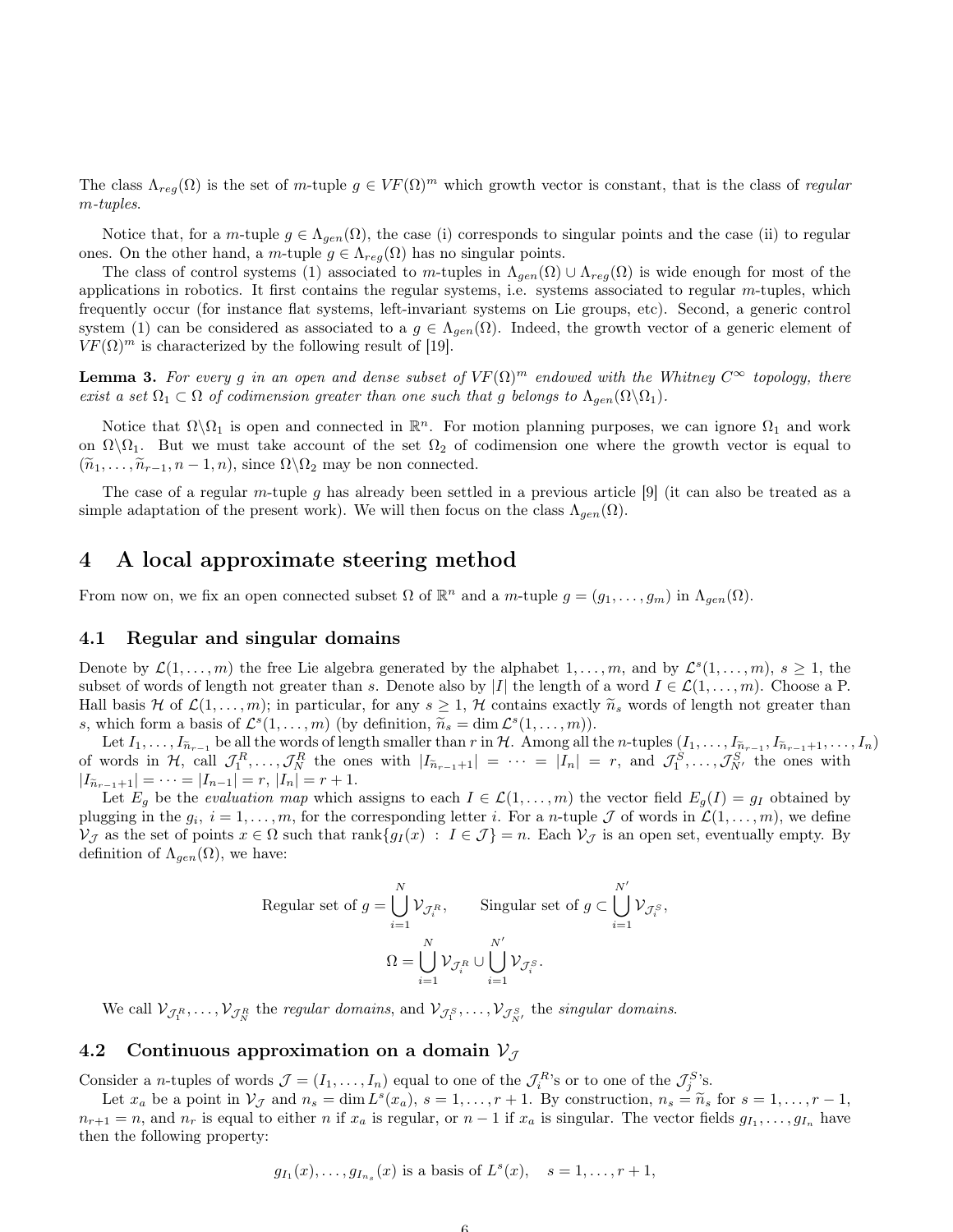for any x in a neighborhood of  $x_a$  (vector fields having this property are called an *adapted frame at*  $x_a$ , see [1] or [8, p. 14]).

Define local coordinates  $z$  at  $x_a$  as follows:

• compute local coordinates  $y = (y_1, \ldots, y_n)$  as

$$
y = \Gamma^{-1}(x - x_a),
$$

where  $\Gamma$  is the  $n \times n$  matrix whose elements  $\Gamma_{ij}$  are defined by  $g_{I_j}(x_a) = \sum_{i=1}^n \Gamma_{ij} \partial_{x_i} x_a$ .

• build  $z = (z_1, \ldots, z_n)$  via the recursive formula  $(j = 1, \ldots, n)$ 

$$
z_j = y_j + \sum_{k=2}^{|I_j|-1} h_k(y_1, \dots, y_{j-1}),
$$
\n(5)

where, for  $k = 2, ..., |I_j| - 1$ ,

$$
h_k(y_1,\ldots,y_{j-1})=-\sum_{\substack{|\alpha|=k \ w(\alpha)<|I_j|}} g_{I_1}^{\alpha_1}\ldots g_{I_{j-1}}^{\alpha_{j-1}}(y_j+\sum_{q=2}^{k-1} h_q)(x_a) \prod_{i=1}^{j-1} \frac{y_i^{\alpha_i}}{\alpha_i!},
$$

with  $|\alpha| = \sum_{i=1}^n \alpha_i$  and  $w(\alpha) = \alpha_1 |I_1| + \cdots + \alpha_n |I_n|$ .

It results from [1] (see also [18]) that the mapping  $\Phi_{\mathcal{J}}:(x_a,x)\mapsto z$  is a continuously varying system of privileged coordinates on  $\mathcal{V}_{\mathcal{I}}$ .

Notice that the polynomial change of coordinates (5) from y to z has a triangular structure. This implies that the inverse change of coordinates from  $z$  to  $y$  has exactly the same form. As a consequence, the mapping  $z = \Phi_{\mathcal{J}}(x_a, \cdot)$  is defined on the whole  $\mathbb{R}^n$ , i.e.  $\Phi_{\mathcal{J}}$  has an infinite injectivity radius.

We define a *weighted degree* relative to  $\mathcal J$  as follows: a monomial function  $z_1^{\alpha_1}\cdots z_n^{\alpha_n}$  is of weighted degree  $w(\alpha) = \alpha_1 |I_1| + \cdots + \alpha_n |I_n|$ , and a monomial vector field  $z_1^{\alpha_1} \cdots z_n^{\alpha_n} \partial_{z_i}$  on  $\mathbb{R}^n$  is of weighted degree  $w(\alpha) - |I_i|$ .

Fix now  $x_a \in V_J$ . We use z to denote the system of privileged coordinates  $\Phi_J(x_a, \cdot)$  at  $x_a$ , and, with a little abuse of notations,  $g_i(z)$  to denote  $z_*g_i$ . For  $i=1,\ldots,m$ , we expand  $g_i(z)$  in Taylor series at 0 as:

$$
g_i(z) = g_i^{(-)} + g_i^{(0)},
$$

where  $g_i^{(-)}$  contains all the monomial vector fields of negative weighted degree. We denote then by  $\hat{g}_i$  the vector field  $z^*g_i^{(-)}$  on  $\Omega$ .

**Proposition 4.** The mapping  $A_{\mathcal{J}}: x_a \mapsto \hat{g} = (\hat{g}_1, \ldots, \hat{g}_m)$  is a continuous approximation of g on  $\mathcal{V}_{\mathcal{J}}$ . Moreover, it is nilpotent of step  $r + 1$ .

**Definition 15.** We call  $A_{\mathcal{J}}$  the non-homogeneous nilpotent approximation on  $\mathcal{V}_{\mathcal{J}}$ .

*Proof of Proposition 4.* The continuity is clear, it results from the one of  $\Phi_{\mathcal{J}}$ . Moreover, if  $x_a$  is a regular point and  $\mathcal J$  is one of the  $\mathcal J_i^{R}$ 's or if  $x_a$  is a singular point and  $\mathcal J$  is one of the  $\mathcal J_i^{S}$ 's, then the weights  $w_1=|I_1|,\ldots,w_n=|I_n|$  are equal to the nonholonomic orders at  $x_a$  of the privileged coordinates z. In these cases,  $\hat{g}$  is the usual homogeneous nilpotent approximation at  $x_a$  in the coordinates z (see [1]) and the conclusion follows.

Assume now that  $x_a$  is a regular point and  $\mathcal J$  is one of the  $\mathcal J_i^{S}$ 's. The weights  $w_1 = |I_1|, \ldots, w_{n-1} = |I_{n-1}|$  are equal to the nonholonomic orders at  $x_a$  of the privileged coordinates  $z_1, \ldots, z_{n-1}$ , but  $w_n = r + 1$  is greater than the nonholonomic order of  $z_n$ , which is equal to r.

To prove that  $\hat{g}$  is an approximation of g at  $x_a$ , it suffices to show that, in the Taylor expansion of  $g_i(z)$ , all monomial vector fields of negative nonholonomic order belongs to  $g_i^{(-)}$ . Equivalently, it suffices to show that a monomial vector field with negative nonholonomic order is of negative weighted degree. Now the nonholonomic order of a monomial vector field  $z_1^{\alpha_1} \cdots z_n^{\alpha_n} \partial_{z_i}$  is equal to

•  $\alpha_1|I_1| + \cdots + \alpha_{n-1}|I_{n-1}| + \alpha_n r - |I_i|$ , i.e. its weighted degree minus  $\alpha_n$ , if  $i \neq n$ ;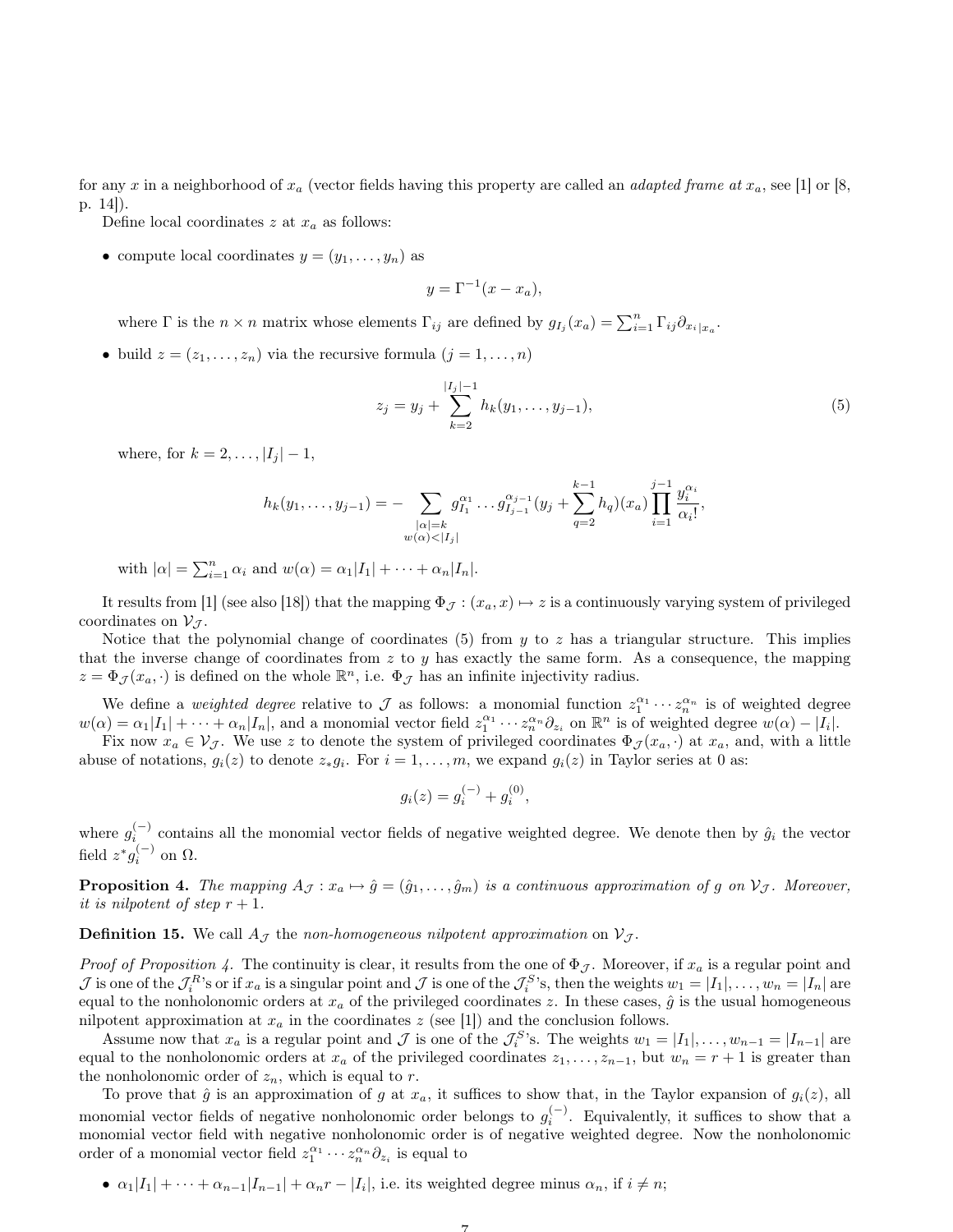•  $\alpha_1|I_1| + \cdots + \alpha_{n-1}|I_{n-1}| + (\alpha_n-1)r$ , i.e. its weighted degree minus  $(\alpha_n-1)$ , if  $i = n$ .

Therefore, when the nonholonomic order is negative, we have  $\alpha_n = 0$ , and so the weighted degree is negative too.

Finally, the nilpotency is a consequence of the definition. Indeed, in z coordinates, consider two monomial vector fields g and g' of negative weighted degree, respectively  $-s$  and  $-s'$ . Then the Lie bracket  $[g, g']$  is a sum of terms of weighted degree  $-(s + s')$ . Thus  $g_I^{(-)}$  $I_I^{(-)}$  is a sum of terms of weighted degree not greater than  $-|I|$ . Since a weighted degree can not be smaller than  $-(r+1)$ ,  $g_I^{(-)} = 0$  if  $|I| > r + 1$ .  $\Box$ 

#### 4.3 Construction of AppSteer

Recall that a local approximate steering method is defined by the given of an approximation A of  $q$ , and a steering law for A. To obtain contractive LAS method we also need some conditions on the steering law of the approximation.

**Definition 16.** Let A be an approximation on  $\Omega$  and  $\hat{d}_{x_a}$  the sub-Riemannian distance associated to  $A(x_a)$ . We say that a steering law of A is quasi-optimal if there exists a constant  $C_{\ell} > 0$  and a continuous positive function  $\varepsilon_{\ell}(\cdot)$  such that, for any  $x_a, x \in \Omega$  with  $d(x_a, x) < \varepsilon_{\ell}(x_a)$ , the control  $\hat{u}(\cdot)$  steering  $\hat{g} = A(x_a)$  from x to  $x_a$  satisfies:

$$
\ell(\hat{u}) \le C_{\ell} \,\hat{d}_{x_a}(x,x_a) = C_{\ell} \,\hat{d}_{x_a}(\hat{x}(0,x,\hat{u}),\hat{x}(T,x,\hat{u})).
$$

Note that, due to the definition of the sub-Riemannian distance  $\hat{d}_{x_a}$ , quasi-optimal steering laws always exist. Furthermore, if A is a nilpotent approximation, one can verify that the steering laws proposed in  $[10]$  are quasioptimal (use the characterizations (8) and (18)) .

Consider one of the *n*-tuple  $\mathcal{J} = (I_1, \ldots, I_n)$  in  $\{\mathcal{J}_1^R, \ldots, \mathcal{J}_N^R, \mathcal{J}_1^S, \ldots, \mathcal{J}_{N'}^S\}$ , and choose a steering law of  $A_{\mathcal{J}}$ . Since  $A_{\mathcal{J}}$  is nilpotent, we can choose for instance the steering law proposed in [10]. We define  $AppStep_{\mathcal{J}}$  as the LAS method on  $\mathcal{V}_{\mathcal{J}}$  associated to  $A_{\mathcal{J}}$  and its steering law.

For  $x \in \Omega$ , set  $\det_{\mathcal{J}}(x) = \det(g_{I_1}(x), \ldots, g_{I_n}(x))$ . By definition, x belongs to  $\mathcal{V}_{\mathcal{J}}$  if and only if  $\det_{\mathcal{J}}(x) \neq 0$ .

**Definition 17.** The LAS method AppSteer on  $\Omega$  is defined as

$$
AppSteer(x, x_a) = AppSteer_{\mathcal{J}}(x, x_a),
$$

where  $\mathcal{J}$  is the first *n*-tuple (for the lexicographic order) in  $\{\mathcal{J}_1^R,\ldots,\mathcal{J}_N^R,\mathcal{J}_1^S,\ldots,\mathcal{J}_{N'}^S\}$  satisfying

$$
\det_{\mathcal{J}}(x_a) = \max(\det_{\mathcal{J}_1^R}(x_a), \dots, \det_{\mathcal{J}_N^R}(x_a), \det_{\mathcal{J}_1^S}(x_a), \dots, \det_{\mathcal{J}_{N'}^S}(x_a)).
$$

## 5 Uniformity properties

In this section we will provide a uniform estimate for the sub-Riemannian distance and prove that AppSteer is uniformly contractive. We first distinguish regular domains from singular ones and show that the corresponding LAS methods AppSteer  $\tau$  are uniformly contractive.

#### 5.1 Regular domains

Let  $\mathcal{J} = (I_1, \ldots, I_n)$  be one of the  $\mathcal{J}_i^{R}$ 's. Using Theorem 1 and Lemma 2, there exist continuous positive functions  $C_{\mathcal{J}}(\cdot)$  and  $\varepsilon_{\mathcal{J}}(\cdot)$  on the regular domain  $\mathcal{V}_{\mathcal{J}}$  such that, for all  $x_a$ , x in  $\mathcal{V}_{\mathcal{J}}$  satisfying  $d(x_a, x) < \varepsilon_{\mathcal{J}}(x_a)$ ,

$$
\frac{1}{C_{\mathcal{J}}(x_a)} \|z(x)\|_{x_a} \le d(x_a, x) \le C_{\mathcal{J}}(x_a) \|z(x)\|_{x_a}
$$
\n(6)

and, for all integrable control functions  $u(\cdot)$  with  $\ell(u) < \varepsilon_{\mathcal{J}} (x_a)$ ,

$$
||z(x(T, x, u)) - z(\hat{x}(T, x, u))||_{x_a} \le C_{\mathcal{J}}(x_a) \max (||z(x)||_{x_a}, \ell(u)) \ell(u)^{1/r}, \tag{7}
$$

where  $z = \Phi_{\mathcal{J}}(x_a, \cdot)$ ,  $\hat{g} = A_{\mathcal{J}}(x_a)$ , and  $x(\cdot, x, u)$ ,  $\hat{x}(\cdot, x, u)$  are the trajectories of  $\dot{x} = \sum_{i=1}^m g_i(x) u_i$  and  $\dot{x} =$  $\sum_{i=1}^{m} \hat{g}_i(x) u_i$  respectively.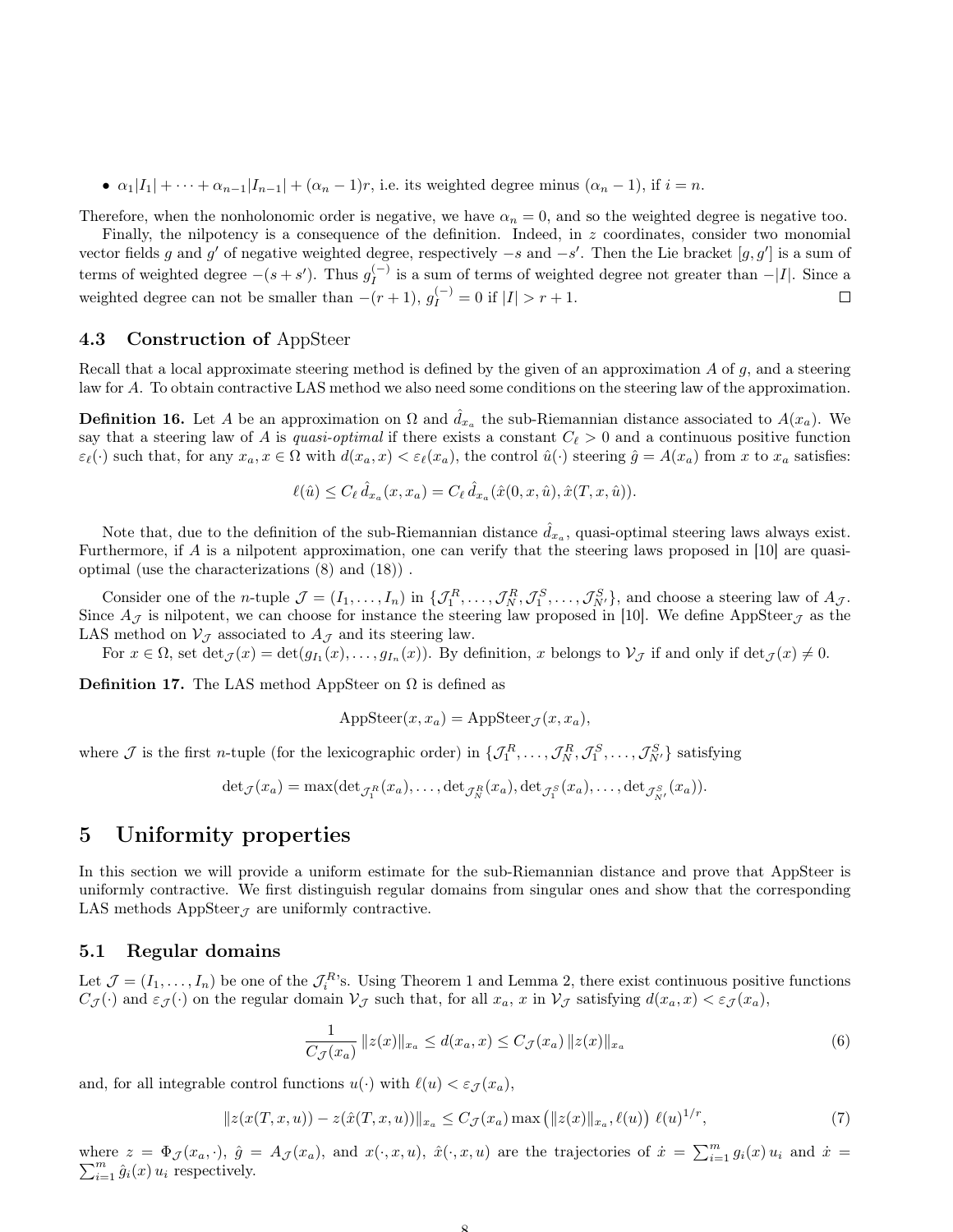Remark. Note that, for any  $x_a \in V_{\mathcal{J}}$ , the coordinates  $\Phi_{\mathcal{J}}(x_a, \cdot)$  are also privileged coordinates at  $x_a$  of  $\hat{g} = A_{\mathcal{J}}(x_a)$ . Since both  $\Phi_{\mathcal{J}}(x_a, \cdot)$  and  $\hat{g} = A_{\mathcal{J}}(x_a)$  vary continuously with  $x_a$ , we obtain the following uniform estimate of  $d_{x_a}$ (the sub-Riemannian distance associated to  $A_{\mathcal{J}}(x_a)$ ), up to reducing  $\varepsilon_{\mathcal{J}}(\cdot)$  and increasing  $C_{\mathcal{J}}(\cdot)$ : for all  $x_a$ , x in  $\mathcal{V}_{\mathcal{J}}$  satisfying  $d(x_a, x) < \varepsilon_{\mathcal{J}}(x_a)$ ,

$$
\frac{1}{C_{\mathcal{J}}(x_a)} ||z(x)||_{x_a} \leq \hat{d}_{x_a}(x_a, x) \leq C_{\mathcal{J}}(x_a) ||z(x)||_{x_a}, \text{ with } z = \Phi_{\mathcal{J}}(x_a, \cdot).
$$

As a consequence, a steering law of  $A_{\mathcal{J}}$  is quasi-optimal if and only if there exist continuous positive functions  $C_{\ell}(\cdot)$  and  $\varepsilon_{\ell}(\cdot)$  on  $\mathcal{V}_{\mathcal{J}}$  such that, for any  $x_a, x \in \mathcal{V}_{\mathcal{J}}$  with  $d(x_a, x) < \varepsilon_{\ell}(x_a)$ , the control  $\hat{u}(\cdot)$  steering  $\hat{g} = A_{\mathcal{J}}(x_a)$ from  $x$  to  $x_a$  satisfies:

$$
\ell(\hat{u}) \le C_{\ell}(x_a) \|z(x)\|_{x_a}, \quad \text{with } z = \Phi_{\mathcal{J}}(x_a, \cdot). \tag{8}
$$

This characterization is useful in particular to check that a given steering law is quasi-optimal.

The property of uniform contraction follows for AppSteer<sub> $\tau$ </sub>.

**Proposition 5.** Let  $V_{\mathcal{J}}$  be a regular domain. Then the LAS method AppSteer<sub>J</sub> is uniformly contractive on every compact subset of  $\mathcal{V}_{\mathcal{J}}$ .

*Proof.* Given  $x_a \in \Omega$ , we set  $z = \Phi_{\mathcal{J}}(x_a, \cdot)$  and  $\hat{g} = A_{\mathcal{J}}(x_a)$ . For  $x \in B(x_a, \rho)$ , let  $\hat{u}(\cdot)$  be the steering control of  $\hat{g}$  between x and  $x_a$ , i.e.  $x(T, x, \hat{u}) = \text{AppSteer}_{\mathcal{J}}(x, x_a)$ . Let us apply (7) to the input  $\hat{u}$ . By construction  $\hat{x}(T, x, \hat{u}) = x_a$ , and  $z(x_a) = 0$ ; therefore, if  $d(x_a, x)$  and  $\ell(\hat{u})$  are smaller than  $\varepsilon_{\mathcal{J}}(x_a)$ , then

$$
||z(x(T, x, \hat{u}))||_{x_a} \leq C_{\mathcal{J}}(x_a) \max (||z(x)||_{x_a}, \ell(\hat{u})) \ell(\hat{u})^{1/r}.
$$

Now, the steering law of  $A_{\mathcal{J}}$  is quasi-optimal and thus satisfies (8). Using then (6) two times, we obtain

$$
\frac{1}{C_{\mathcal{J}}(x_a)} d(x_a, x(T, x, \hat{u})) \leq C_{\mathcal{J}}(x_a) C_{\ell}(x_a)^{1+1/r} ||z(x)||_{x_a} \leq C_{\mathcal{J}}(x_a)^{2+1/r} C_{\ell}(x_a)^{1+1/r} d(x_a, x)^{1+1/r},
$$

provided that  $d(x_a, x)$  is smaller than  $\varepsilon_{\mathcal{I}}(x_a)$  (which is assumed smaller than  $\varepsilon_{\ell}(x_a)$ ).

Let K be a compact subset of  $V_{\mathcal{J}}$ . Since the functions  $\varepsilon_{\mathcal{J}}$ ,  $C_{\mathcal{J}}$ , and  $C_{\ell}$  are all continuous, there exists a positive constant  $\mu_K$  such that, for any  $x_a \in K$  and  $x \in V_{\mathcal{J}}$ ,  $d(x_a, x) < \mu_K$  implies

$$
d(x_a, x(T, x, \hat{u})) = d(x_a, \text{AppSteer}_{\mathcal{J}}(x, x_a)) \leq d(x_a, x)^{1 + \frac{1}{2r}}.
$$

Thus the LAS method AppSteer<sub> $\mathcal I$ </sub> is uniformly contractive on K.

#### 5.2 Singular domains

Let now  $\mathcal{J} = (I_1, \ldots, I_n)$  be one of the  $\mathcal{J}_i^S$ 's. On the singular domain  $\mathcal{V}_{\mathcal{J}}$  the weights  $w_1, \ldots, w_n$  defining the pseudo-norm  $\|\cdot\|_{x_a}$  are not the same at singular points as at regular ones; thus the function

$$
(x_a, x) \mapsto \|\Phi_{\mathcal{J}}(x_a, x)\|_{x_a}
$$

can not be continuous at  $(x_a, x)$  if  $x_a$  is a singular point. As a consequence, the statement of Theorem 1, and so the one of Lemma 2, can not hold uniformly.

We need then to define a notion generalizing the pseudo-norm in a continuous way around singular points.

Let  $J_n, \ldots, J_{\tilde{n}_r}$  be the words in the P. Hall basis H completing  $I_1, \ldots, I_{n-1}$  in a basis of  $\mathcal{L}^r(1,\ldots,m)$ . On  $\mathcal{V}_{\mathcal{J}},$ we write the vector fields  $g_{J_n}, \ldots, g_{J_{\tilde{n}_r}}$  as

$$
g_{J_k} = \sum_{i=1}^n \alpha_k^i g_{I_i}, \quad k = n, \dots, \widetilde{n}_r,
$$
\n
$$
(9)
$$

the components  $\alpha_k^i$  being smooth functions on  $\mathcal{V}_{\mathcal{J}}$ . We set  $\alpha = \max_{n \leq j \leq \tilde{n}_r} |\alpha_j^n|$ .

For each  $x_a \in V_{\mathcal{J}}$ , we define the functions  $D_{x_a}^{\mathcal{J}}(\cdot)$  on  $\Omega$  and  $D_{x_a}^{\mathcal{J}}(\cdot, \cdot)$  on  $\Omega \times \Omega$  as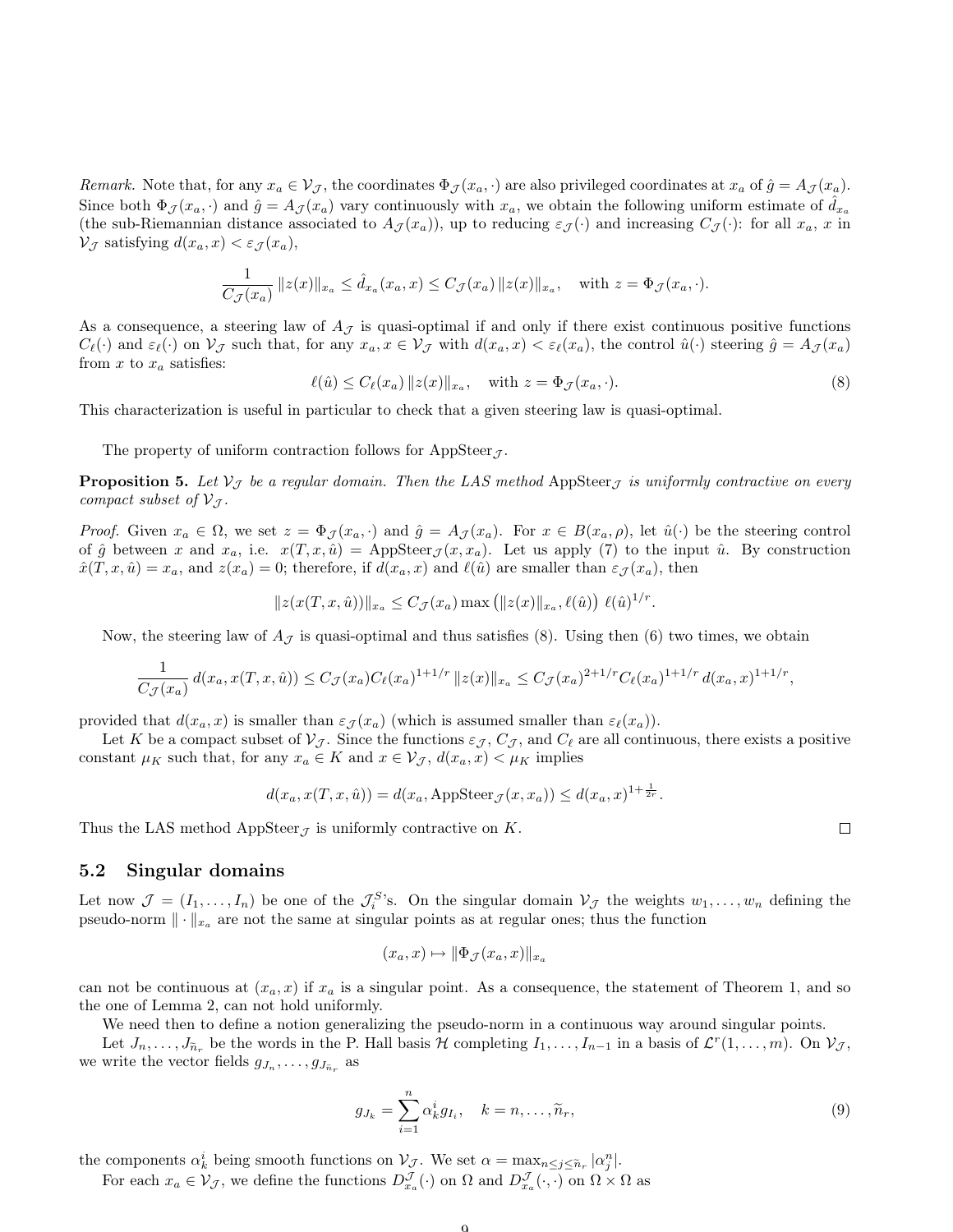$$
D_{x_a}^{\mathcal{J}}(x) = |z_1(x)|^{1/|I_1|} + \dots + |z_{n-1}(x)|^{1/|I_{n-1}|} + \min\left(|\frac{z_n(x)}{\alpha(x_a)}|^{1/r}, |z_n(x)|^{1/(r+1)}\right)
$$
  

$$
D_{x_a}^{\mathcal{J}}(x,y) = |z_1(x) - z_1(y)|^{1/|I_1|} + \dots + |z_{n-1}(x) - z_{n-1}(y)|^{1/|I_{n-1}|} + \dots + \min\left(|\frac{z_n(x) - z_n(y)}{\alpha(x_a)}|^{1/r}, |z_n(x) - z_n(y)|^{1/(r+1)}\right)
$$

where  $z = \Phi_{\mathcal{J}}(x_a, \cdot)$ . The function  $D_{x_a}^{\mathcal{J}}(\cdot) = D_{x_a}^{\mathcal{J}}(x_a, \cdot)$  is a kind of uniform generalization of the pseudo-norm.

**Proposition 6.** Let  $V_{\mathcal{J}}$  be a singular domain. There exist continuous positive functions  $C_{\mathcal{J}}(\cdot)$  and  $\varepsilon_{\mathcal{J}}(\cdot)$  on  $V_{\mathcal{J}}$ such that, for any  $x_a$ , x in  $\mathcal{V}_{\mathcal{J}}$  satisfying  $d(x_a, x) < \varepsilon_{\mathcal{J}}(x_a)$ , we have

$$
\frac{1}{C_{\mathcal{J}}(x_a)}D_{x_a}^{\mathcal{J}}(x) \le d(x_a, x) \le C_{\mathcal{J}}(x_a)D_{x_a}^{\mathcal{J}}(x).
$$

**Proposition 7.** Let  $V_J$  be a singular domain. Then the LAS method AppSteer<sub>J</sub> is uniformly contractive on every compact subset of  $V_{\mathcal{J}}$ .

The proofs of both above results relies on the desingularization of the m-tuple q by a lifting method introduced in [7]. For the sake of clarity, they are postponed to Appendix A.

#### 5.3 Global result

Similarly to the construction of AppSteer, we define a "uniform pseudo-norm" on  $\Omega$  by choosing at every point  $x_a$ one of the functions  $D_{x_a}^{\mathcal{J}}$ .

**Definition 18.** Let  $x_a \in \Omega$ , and  $\mathcal{J}$  be the first *n*-tuple (for the lexicographic order) in the set  $\{\mathcal{J}_1^R, \ldots, \mathcal{J}_N^R, \mathcal{J}_1^S, \ldots, \mathcal{J}_{N'}^S\}$ satisfying

$$
\det_{\mathcal{J}}(x_a) = \max(\det_{\mathcal{J}_1^R}(x_a), \dots, \det_{\mathcal{J}_N^R}(x_a), \det_{\mathcal{J}_1^S}(x_a), \dots, \det_{\mathcal{J}_{N'}^S}(x_a)).
$$

We define the functions  $D_{x_a}(\cdot, \cdot)$  on  $\Omega \times \Omega$  as

$$
D_{x_a}(x,y) = \begin{cases} \|\Phi_{\mathcal{J}}(x_a, x) - \Phi_{\mathcal{J}}(x_a, y)\|_{x_a}, & \text{if } \mathcal{J} \text{ is one the } \mathcal{J}_i^{R} \text{'s,} \\ D_{x_a}^{\mathcal{J}}(x, y), & \text{if } \mathcal{J} \text{ is one the } \mathcal{J}_i^{S} \text{'s,} \end{cases}
$$

and  $D_{x_a}(\cdot) = D_{x_a}(x_a, \cdot).$ 

**Theorem 8.** Let K be a compact subset of  $\Omega$ . Then the LAS method AppSteer is uniformly contractive on K.

Moreover there exists positive constants  $C_K$  and  $\varepsilon_K$ , such that, for any  $x_a \in K$  and  $x \in \Omega$  satisfying  $d(x_a, x)$  $\varepsilon_K$ , we have

$$
\frac{1}{C_K}D_{x_a}(x) \le d(x_a, x) \le C_K D_{x_a}(x).
$$

*Proof.* For every  $\mathcal{J}$  in  $\{\mathcal{J}_1^R,\ldots,\mathcal{J}_N^R,\mathcal{J}_1^S,\ldots,\mathcal{J}_{N'}^S\}$ , the set of points  $x_a \in \Omega$  such that

$$
\det_{\mathcal{J}}(x_a) = \max(\det_{\mathcal{J}_1^R}(x_a), \dots, \det_{\mathcal{J}_N^R}(x_a), \det_{\mathcal{J}_1^S}(x_a), \dots, \det_{\mathcal{J}_{N'}^S}(x_a))
$$

is a compact subset  $K_{\mathcal{J}}$  of  $\mathcal{V}_{\mathcal{J}}$ . Therefore the points  $x_a \in \Omega$  such that AppSteer $(x_a, \cdot) =$ AppSteer $_{\mathcal{J}}(x_a, \cdot)$  all belongs to  $K_{\mathcal{J}}$ . The first part of the theorem follows then directly from Propositions 5 and 7.

The second part results from (6) and Proposition 6 by setting

$$
\varepsilon_K = \min_{\mathcal{J}} \inf_{K_{\mathcal{J}}} \varepsilon_{\mathcal{J}}
$$
 and  $C_K = \max_{\mathcal{J}} \sup_{K_{\mathcal{J}}} C_{\mathcal{J}}.$ 

 $\Box$ 

Remark. As a corollary of Theorem 8, the property of uniform contraction of AppSteer can also be written in the following way. Up to reducing  $\varepsilon_K$ , for any  $x_a \in K$  and  $x \in \Omega$  satisfying  $d(x_a, x) < \varepsilon_K$ , we have

 $1<sub>0</sub>$ 

$$
d(\text{AppSteer}(x, x_a), x_a) \leq \frac{1}{2}d(x, x_a) \tag{10}
$$

,

$$
D_{x_a}(\text{AppSteer}(x, x_a)) \leq \frac{1}{2} D_{x_a}(x). \tag{11}
$$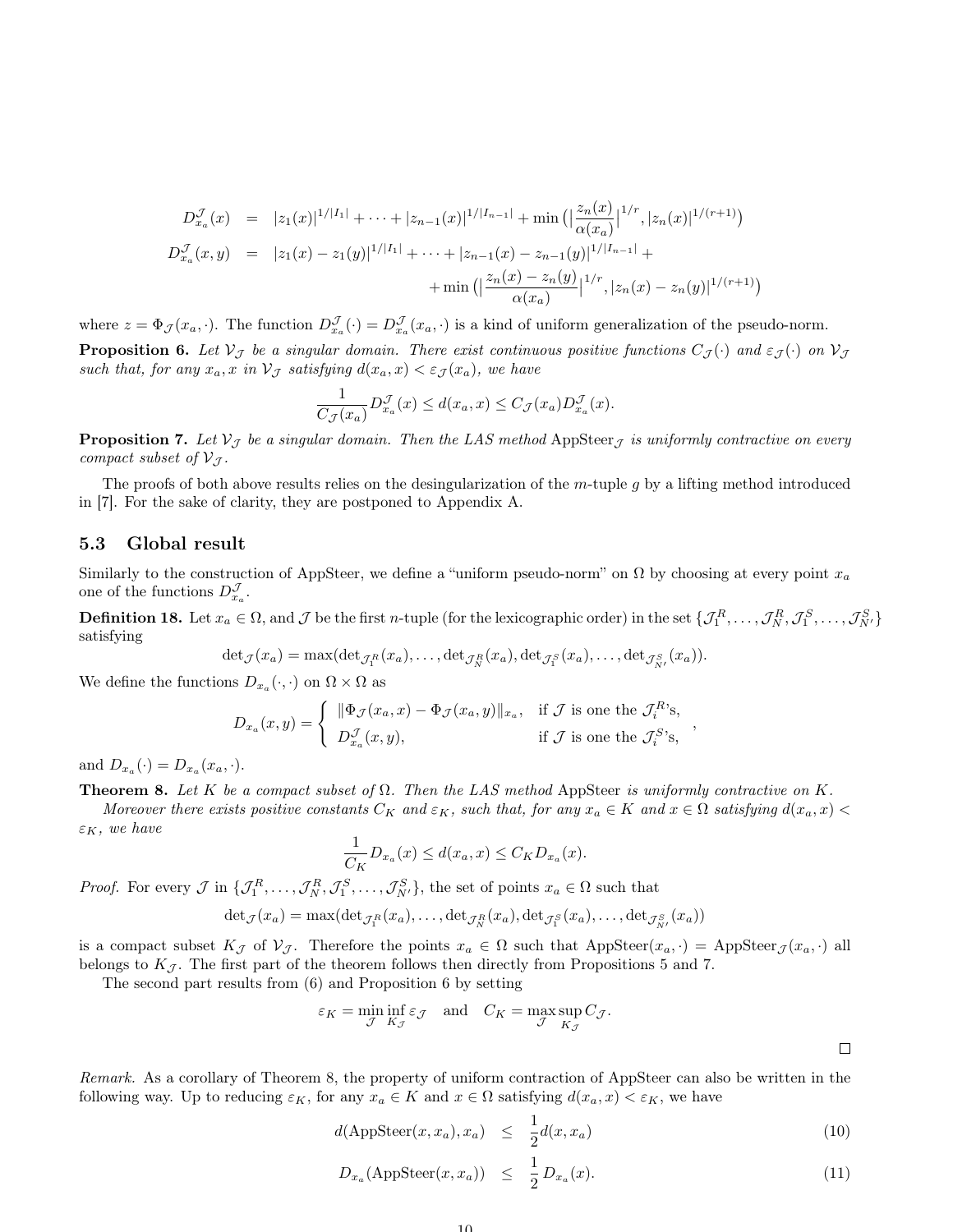## 6 The global approximate steering algorithm

In this section, we devise an algorithm to steer system (1) from any  $x_0 \in \Omega$  to the origin (assumed w.l.o.g. to be the goal) using the uniformly contractive LAS method AppSteer designed in Sect. 4. The algorithm is described in Fig. 1.

The parameterized path  $t \mapsto \delta_{0,t}(x)$  is defined as follows. Let  $\mathcal J$  be the *n*-tuple of words in  $\mathcal H$  such that  $D_0 = D_0^{\mathcal J}$ (and so AppSteer $(\cdot, 0)$  = AppSteer $\tau(\cdot, 0)$ ). Then

$$
\delta_{0,t}(x)=(t^{|I_1|}z_1(x),\ldots,t^{|I_n|}z_n(x)),
$$

where  $z = \Phi_{\mathcal{J}}(0, \cdot)$ . The parameter t give an estimate of the distance  $D_0$  on the path since, for  $t, s \ge 0$ ,

$$
D_0(\delta_{0,t}(x), \delta_{0,s}(x)) \leq |t - s| D_0(x).
$$

The function Subgoal is the following.

Subgoal
$$
(\overline{x}, \eta_i, j)
$$
  
1.  $t_j := \max(0, 1 - \frac{j\eta_i}{D_0(\overline{x})});$   
2.  $x^d := \delta_{0,t_j}(\overline{x})$ 

The formula for generating  $t_j$  guarantees that  $D_0(x^d, x_{j-1}^d) \leq \eta_i$  and that  $x^d = 0$  for j large enough.

| $\text{Global}(x_0, 0)$                              |                                                                                                             |  |
|------------------------------------------------------|-------------------------------------------------------------------------------------------------------------|--|
| 1. $i := 0; j := 1;$                                 |                                                                                                             |  |
| 2. $x_i := x_0; \overline{x} := x_0;$                |                                                                                                             |  |
| 3. $\eta_i := D_0(x_0);$                             | <i>initial choice of the maximum step size;</i>                                                             |  |
| 4. while $D_0(x_i) > e$                              | while the pseudonorm at $\theta$ of the state                                                               |  |
| 5. $x^d := \text{Subgoal}(\overline{x}, \eta_i, j);$ | is above a given tolerance $e \dots;$<br>choose the subgoal $x^d$ at a distance $\eta_i$ from $x_{i-1}^d$ ; |  |
| $x := \text{AppSteer}(x_{i-1}, x^d);$<br>6.          | steer the system from $x_{i-1}$ using an                                                                    |  |
| if $D_{x^d}(x) > \frac{1}{2}D_{x^d}(x_{i-1})$<br>7.  | approximate steering control with destination $x^d$ ;<br>if the system is not approaching the subgoal;      |  |
| then $\eta_i := \frac{\eta_i}{2}$ ;<br>8.            | reduce the maximum step size;                                                                               |  |
| $\overline{x} := x_{i-1}; i := 1;$                   | and change the path $\delta_{0,t}(\overline{x});$                                                           |  |
| else $x_i := x; x_i^d := x^d;$<br>9.                 |                                                                                                             |  |
| $i := i + 1; j := j + 1;$                            |                                                                                                             |  |



The global convergence of the approximate steering algorithm is established in the following result. For the sake of simplicity we assume to work on a compact set  $K \subset \Omega$ . Alternatively, this can be guaranteed by adding a step to the algorithm, as proposed at the end of the section.

**Theorem 9.** Assume that the sequences  $(x_i)_{i\geq 0}$  and  $(x_i^d)_{i\geq 0}$  resulting from the use of the algorithm Global $(x_0, 0)$ both belong to a compact set  $K \subset \Omega$ . Then the algorithm terminates in a finite number of steps for any choice of the tolerance e.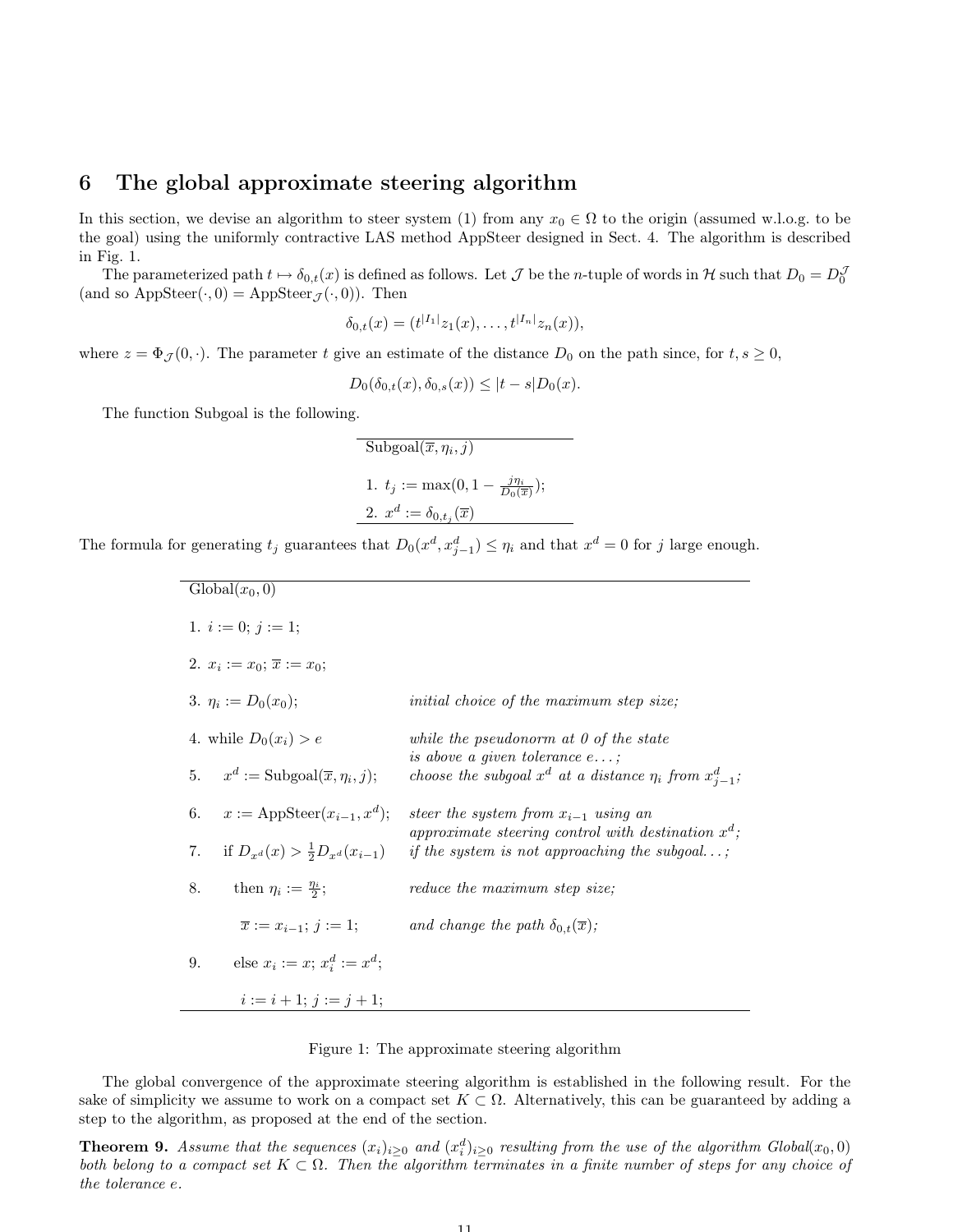*Proof.* Note first that, if the conditional statement of Step 7 is not true for every i greater than some  $i_0$ , then  $x_i^d = 0$ after a finite number of iterations. In this case, the error  $D_0(x_i)$  is reduced at each iteration and the algorithm stops when it becomes smaller than the given tolerance e. This happens in particular if  $d(x_{i-1}, x^d) < \varepsilon_K$  for all i greater than  $i_0$ , since condition (11) is then verified.

Another preliminary remark is that, due to the continuity of the control distance and of the function  $D_0$ , there exists  $\overline{\eta} > 0$  such that, for any  $x, y \in K$ ,

$$
D_0(x, y) < \overline{\eta} \Rightarrow d(x, y) < \frac{\varepsilon_K}{2}.\tag{12}
$$

In the following, we will prove by induction that if, for some  $i_0, \eta_{i_0} < \overline{\eta}$ , then, for all  $i > i_0$ ,

$$
d(x_{i-1}, x_i^d) < (1/2 + \dots + (1/2)^{i-i_0})\varepsilon_K < \varepsilon_K.
$$

We assume w.l.o.g.  $i_0 = 0$  and  $\overline{x} = x_0$ . For  $i = 1$ , by construction  $x^d = \text{Subgoal}(x_0, \eta_0, 1)$  and

$$
D_0(x_0, x^d) \le \eta_0 < \overline{\eta}.
$$

In view of (12) we have then  $d(x_0, x^d) < \varepsilon_K/2$ , and so  $x_1^d = x^d$  by (11). Therefore  $d(x_0, x_1^d) < \varepsilon_K/2$ . Assume now that for  $i > 1$  we have:

$$
d(x_{i-2}, x_{i-1}^d) < (1/2 + \dots + (1/2)^{i-1})\varepsilon_K. \tag{13}
$$

Let  $x^d = \text{Subgoal}(\overline{x}, \eta_i, j)$ . We can write

$$
d(x_{i-1}, x^d) \le d(x_{i-1}, x_{i-1}^d) + d(x_{i-1}^d, x^d).
$$

By construction, it is

$$
D_0(x_{i-1}^d, x^d) \le \eta_i < \overline{\eta},
$$

which implies  $d(x_{i-1}^d, x^d) < \varepsilon_K/2$ . The induction hypothesis (13) implies that

$$
d(x_{i-1}, x_{i-1}^d) \le \frac{1}{2} d(x_{i-2}, x_{i-1}^d).
$$

Finally, we have

$$
d(x_{i-1}, x^d) \leq \frac{1}{2}d(x_{i-2}, x_{i-1}^d) + d(x_{i-1}^d, x^d)
$$
  
 
$$
\leq (1/2 + \dots + (1/2)^i)\varepsilon_K.
$$

In view of (11), the conditional statement of Step 7 is not true, and so  $x_i^d = x^d$ .

If, for some  $i, \eta_i \geq \overline{\eta}$  the conditional statement of Step 7 could be false. In this case,  $\eta_i$  is decreased as in Step 8. The updating law of  $\eta_i$  guarantees that after a finite number of iterations of Step 8, there holds  $\eta_i < \overline{\eta}$ . This ends the proof.  $\Box$ 

When the working space  $\Omega$  is equal to the whole  $\mathbb{R}^n$ , the assumption that the algorithm stays in a compact set can be removed. This requires a simple modification of the last step of the algorithm.

We choose a real number R close to one, precisely  $(\frac{1}{2})^{1/(r+1)^2} < R < 1$ . For every nonnegative integer k, we set  $R_k = 1 + R + \cdots + R^k$ . The algorithm is modified as follows. Introduce first a new variable k, and add the initialization  $k := 0$  to Step 1. Replace then Step 9 by Step 9' below (Figure 2).

This step guarantees that the sequences  $(x_i)_{i\geq 0}$  and  $(x_i^d)_{i\geq 0}$  of the algorithm both belong to the compact set

$$
K = \{x \in \mathbb{R}^n : D_0(x) \le \frac{1}{1 - R} D_0(x_0) \}.
$$

Moreover, at each iteration of the algorithm, the new variable  $k$  is such that

$$
D_0(x_i) \ge R_k D_0(x_0) \quad \Rightarrow \quad \eta_i \le \frac{D_0(x_0)}{2^k}
$$

 $19$ 

.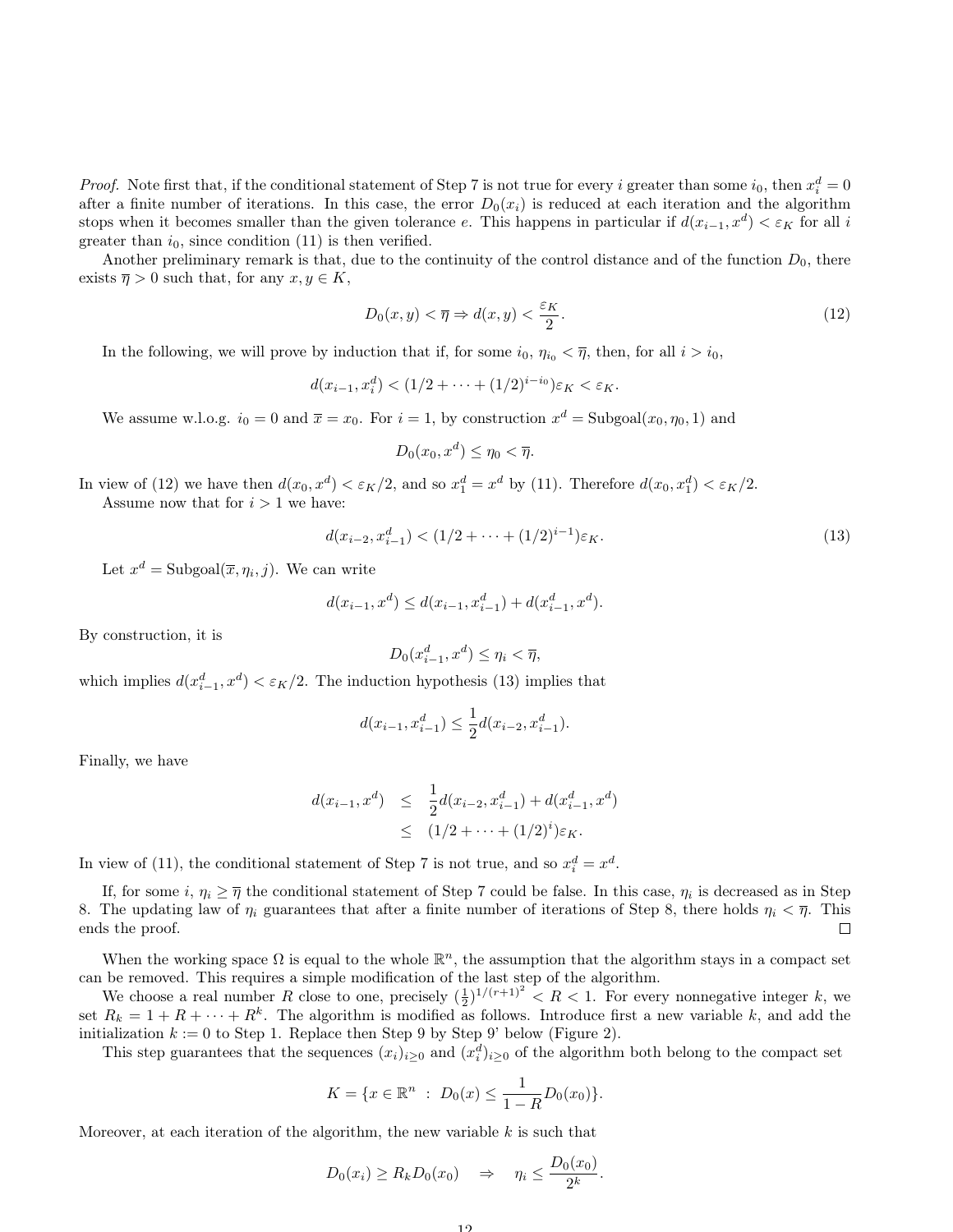9'. else  
\n9'.1. if 
$$
D_0(x) \ge R_{k+1}D_0(x_0)
$$
  $\eta_i := \frac{\eta_i}{2}$ ;  
\n9'.2. if  $R_k D_0(x_0) \le D_0(x) < R_{k+1}D_0(x_0)$   
\n $x_i := x$ ;  $x_i^d := x^d$ ;  $i := i + 1$ ;  $j := j + 1$ ;  
\n $\eta_i := \frac{\eta_{i-1}}{2}$ ;  $k := k + 1$ ;  
\n9'.3. if  $D_0(x) \le R_k D_0(x_0)$   
\n $x_i := x$ ;  $x_i^d := x^d$ ;  $i := i + 1$ ;  $j := j + 1$ ;



Proposition 10. The modified algorithm Global (with Step 9' instead of Step 9) terminates in a finite number of *iterations for any choice of*  $x_0$  *and of the tolerance e.* 

Proof. Notice that Step 9'.3 is identical to Step 9. It is therefore enough to show that, after a finite number of iterations, only Step 9'.3 occurs in Step 9'.

Another preliminary remark is that the distance  $D_0$  give a rough estimate of the sub-Riemannian distance. Indeed it follows from Theorem 8 that, for any  $x, y$  in K close enough one from each other,

$$
\frac{1}{C_0}D_0(x,y)^{r+1} \le d(x,y) \le C_0D_0(x,y)^{1/(r+1)},\tag{14}
$$

where  $C_0$  is a positive constant. As a consequence, Relation (12) holds if  $\overline{\eta} \leq (\varepsilon_K/(2C_0))^{r+1}$ .

Let us choose a positive  $\bar{\eta}$  as above. We will prove that if, for some  $i_0$ ,  $\eta_{i_0} < \bar{\eta}$ , then Steps 9'.1 and 9'.2 appear only in a finite number of iterations.

Recall first that, from the proof of Theorem 9, we get, for every  $i > i_0$ ,

$$
D_0(x_i^d) \le D_0(x_{i_0})
$$
 and  $d(x_{i-1}, x_i^d) \le \varepsilon_K$ .

In view of (14), an obvious adaptation of the latter proof yields, for every  $i > i_0$ ,  $d(x_{i-1}, x_i^d) \leq 2C_0 \eta_{i_0}^{1/(r+1)}$ , and so  $D_0(x_{i-1}, x_i^d) \leq (2C_0^2)^{1/(r+1)} \eta_{i_0}^{1/(r+1)^2}$  $i_0^{1/(r+1)}$ . Finally we get

$$
D_0(x_i) \le D_0(x_{i+1}^d) + D_0(x_i, x_{i+1}^d) \le D_0(x_{i_0}) + (2C_0^2)^{1/(r+1)} \eta_{i_0}^{1/(r+1)^2}.
$$
\n(15)

On the other hand, there exists an integer  $k_0$  such that  $\eta_{i_0} \geq \frac{D_0(x_0)}{2^{k_0}}$  $\frac{1}{2^{k_0}}$ , which implies  $D_0(x_{i_0}) \le R_{k_0}D_0(x_0)$ . Up to reducing  $\bar{\eta}$ , and so increasing  $k_0$ , we can assume

$$
(2C_0^2)^{1/(r+1)} \left(\frac{D_0(x_0)}{2^{k_0}}\right)^{1/(r+1)^2} \le R^{k_0+1} D_0(x_0),
$$

since we have chosen  $R > (\frac{1}{2})^{1/(r+1)^2}$ . Using (15), it holds, for every  $i \ge i_0$ ,

$$
D_0(x_i) \le R_{k_0} D_0(x_0) + R^{k_0+1} D_0(x_0) = R_{k_0+1} D_0(x_0).
$$

13

Therefore Steps 9'.1 and 9'.2 can appear in at most  $k_0 + 1$  iterations.

Applying again the arguments of the proof of Theorem 9, the conclusion follows.

 $\Box$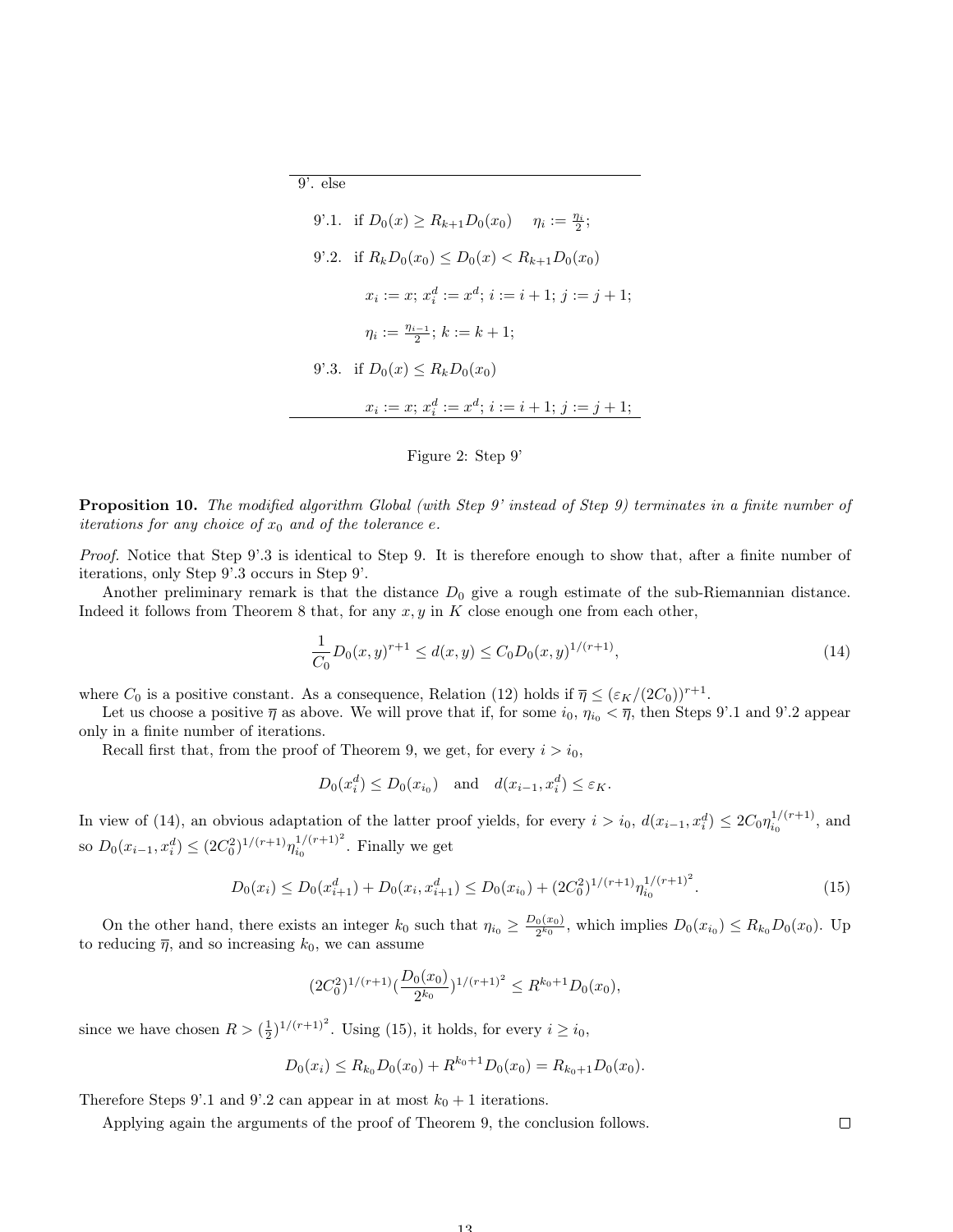## A Proofs of Propositions 6 and 7

Both proofs rely on the desingularization of the m-tuple g by a lifting method described in the following result from [7].

**Proposition 11.** Set  $\widetilde{n} = \widetilde{n}_r + 1$ ,  $\widetilde{\Omega} = \Omega \times \mathbb{R}^{\widetilde{n}-n}$ , and let  $a \in \Omega$ . There exist a neighborhood  $\widetilde{U} \subset \widetilde{\Omega}$  of  $(a, 0)$ ; a neighborhood  $\widetilde{U} \subset \widetilde{\Omega}$  of  $(a, 0)$ ; a neighborhood  $\widetilde{U} \subset \$ neighborhood  $U \subset \Omega$  of a with  $U \times \{0\} \subset \widetilde{U}$ ; local coordinates y on U and  $(y, v)$  on  $\widetilde{U}$ ; and smooth functions  $b_{ij}$ ,  $i = 1, \ldots, m, j = 1, \ldots, \widetilde{n} - n$  on  $\mathbb{R}^{\widetilde{n}}$ , such that the m-tuple of vector fields  $\xi = (\xi_1, \ldots, \xi_m)$  on  $\widetilde{U}$  defined in  $(y, v)$ coordinates by

$$
\xi_i(y,v) = g_i(y) + \sum_{j=1}^{\widetilde{n}-n} b_{ij}(y,v) \partial_{v_j}
$$

has a growth vector equal to  $(\widetilde{n}_1, \ldots, \widetilde{n}_r, \widetilde{n})$  on  $\widetilde{U}$ . In particular  $\xi$  has no singular points.

Moreover, denoting  $\pi : \tilde{\Omega} \to \Omega$  the canonical projection and  $\tilde{d}$  the sub-Riemannian distance defined by  $\xi$  on  $\tilde{U}$ , we have, for all  $x^1, x^2$  in U,

$$
d(x^{1}, x^{2}) = \inf_{\tilde{x}^{2} \in \pi^{-1}(x^{2})} \tilde{d}((x^{1}, 0), \tilde{x}^{2}).
$$

Remark. In this proposition, and in the following, we use  $h(y)$  instead of  $y_*h$  to denote a vector field h in local coordinates y.

The construction of AppSteer  $\tau$  is based on the particular system of privileged coordinates  $\Phi_{\tau}$ . To simplify the paper, we will replace in the proofs  $\Phi_{\mathcal{J}}$  by another system of privileged coordinates  $\Phi$ , easier to work with. With  $\Phi_{J}$ , the arguments would be very similar but more involved. For instance, the case  $n = 5$ ,  $m = 2$  has already been treated in [18] using  $\Phi_{\mathcal{J}}$ .

The new system of privileged coordinates  $\Phi$  is defined as follow. For every  $x_a \in V_{\mathcal{J}}$ , consider the local diffeomorphism

$$
\psi_{x_a}: z = (z_1, \ldots, z_n) \mapsto e^{z_n g_{I_n}} \circ \cdots \circ e^{z_1 g_{I_1}}(x_a)
$$

defined on a neighborhood of 0 in  $\mathbb{R}^n$ , and set  $\Phi(x_a, x) = \psi_{x_a}^{-1}(x)$  for x near  $x_a$ . Then  $\Phi$  is a continuously varying system of privileged coordinates on  $\mathcal{V}_{\mathcal{J}}$  [6].

*Proof of Proposition 6.* Fix a point  $a \in V_{\mathcal{J}}$ , and consider the neighborhoods U,  $\tilde{U}$ , the coordinates  $(y, v)$ , and the m-tuple  $\xi$  given in Proposition 11. We assume  $\widetilde{U} \subset \mathcal{V}_{\mathcal{J}} \times \mathbb{R}^{\widetilde{n}-n}$ .

Let  $E_{\xi}$  be the evaluation map which assigns to each  $I \in \mathcal{L}(1,\ldots,m)$  the vector field  $E_{\xi}(I) = \xi_I$  obtained by plugging in the  $\xi_i$ ,  $i = 1, \ldots, m$ , for the corresponding letter i. In coordinates  $(y, v)$ , the vector field  $\xi_I$  is written as

$$
\xi_I(y,v) = g_I(y) + \sum_{j=1}^{\widetilde{n}-n} b_{Ij}(y,v) \partial_{v_j},
$$

where the  $b_{Ij}$ 's are smooth functions.

Recall that  $J_n, \ldots, J_{\tilde{n}_r}$  are the words in the P. Hall basis  $\mathcal{H}$  completing  $I_1, \ldots, I_{n-1}$  in a basis of  $\mathcal{L}^r(1,\ldots,m)$ . Therefore the vector fields  $\xi_{I_1}, \ldots, \xi_{I_{n-1}}, \xi_{J_n}, \ldots, \xi_{J_{\tilde{n}_r}}, \xi_{I_n}$  form an adapted frame at every point of U.

Let  $x_a \in U$ , and  $\widetilde{x}_a = (x_a, 0) \in U$ . Define vector fields  $\zeta_n, \ldots, \zeta_{\widetilde{n}_r}$  on U by

$$
\zeta_k(y,v) = \alpha_k^n(x_a)\xi_{I_n} + \sum_{j=1}^{\widetilde{n}-n} b_{J_kj}(y,v)\partial_{v_j}, \quad k = n,\ldots, \widetilde{n}_r,
$$

where  $\alpha_k^n$  are the functions introduced in (9). Since  $\zeta_k(\tilde{x}_a) = \xi_{J_k}(\tilde{x}_a) - \sum_{i=1}^{n-1} \alpha_k^i(x_a) \xi_{I_i}(\tilde{x}_a)$ , the vector fields  $\xi_{I_1}, \ldots, \xi_{I_{n-1}}, \zeta_n, \ldots, \zeta_{\tilde{n}_r}, \xi_{I_n}$  form an adapted frame at  $\tilde{x}_a$ . As a consequence (see [6]), the mapping

$$
\psi_{\widetilde{x}_a} : \widetilde{z} = (\widetilde{z}_1, \ldots, \widetilde{z}_{\widetilde{n}}) \mapsto e^{\widetilde{z}_{\widetilde{n}} \xi_{I_n}} \circ e^{\widetilde{z}_{\widetilde{n}_r} \zeta_{\widetilde{n}_r}} \circ \cdots \circ e^{\widetilde{z}_{n} \zeta_{n}} \circ e^{\widetilde{z}_{n-1} \xi_{I_{n-1}}} \circ \cdots \circ e^{\widetilde{z}_{1} \xi_{I_1}} (\widetilde{x}_a)
$$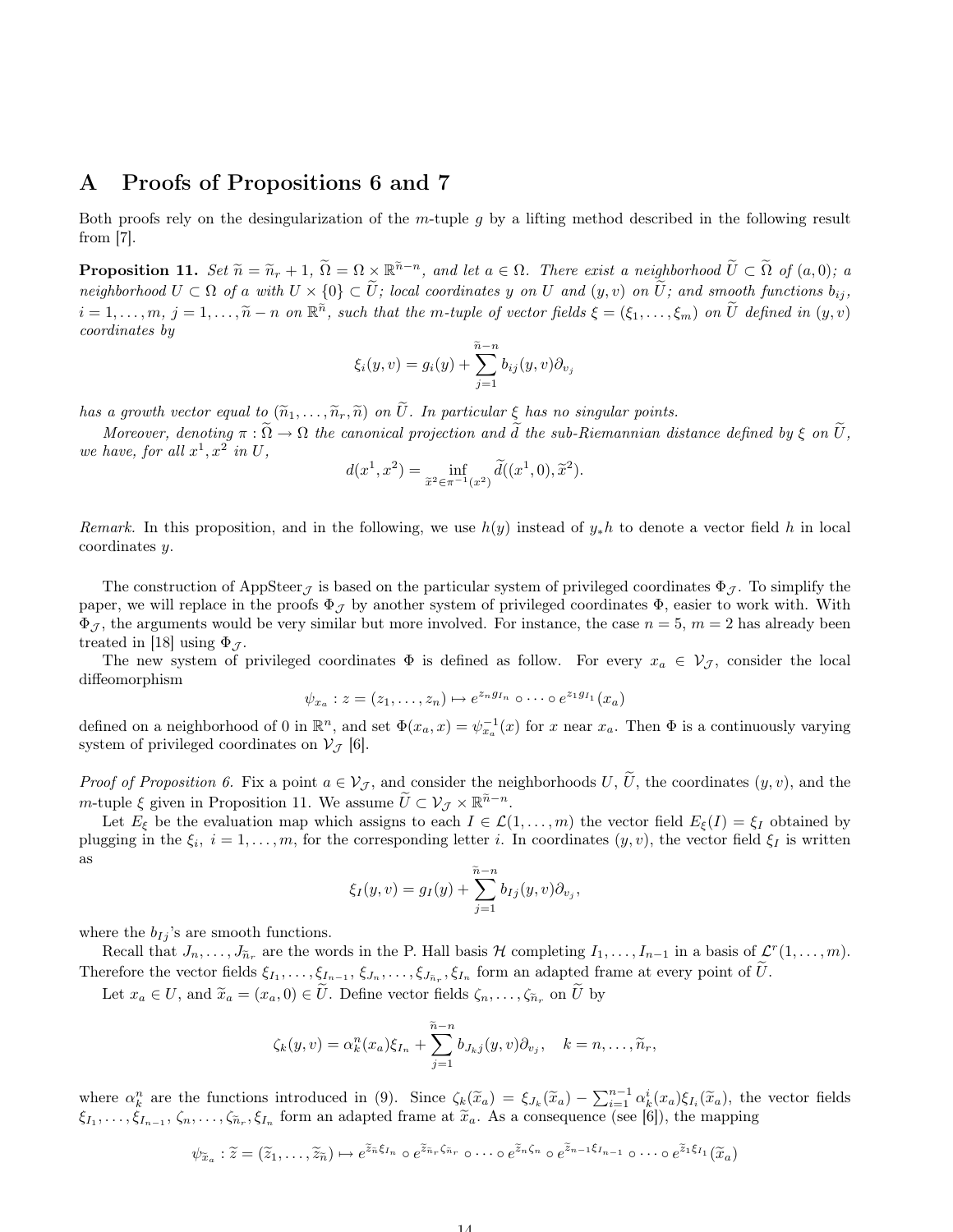is a local diffeomorphism at  $0 \in \mathbb{R}^{\tilde{n}}$ , and  $\tilde{\Phi} : (\tilde{x}_a, \tilde{x}) \mapsto \psi_{\tilde{x}_a}^{-1}(\tilde{x})$  is a continuously varying system of privileged coordinates on  $\tilde{U}$ .

Since U contains only regular points (for  $\xi$ ), Theorem 1 applies: there exist continuous positive functions  $C_{\tilde{d}}(\cdot)$ and  $\varepsilon_{\widetilde{d}}(\cdot)$  on  $\widetilde{U}$  such that, for any  $\widetilde{x}_a, \widetilde{x}$  in  $\widetilde{U}$  satisfying  $\widetilde{d}(\widetilde{x}_a, \widetilde{x}) < \varepsilon_{\widetilde{d}}(\widetilde{x}_a)$ ,

$$
\frac{1}{C_{\widetilde{d}}(\widetilde{x}_a)}\|\widetilde{z}(\widetilde{x})\|_{\widetilde{x}_a}\leq \widetilde{d}(\widetilde{x}_a,\widetilde{x})\leq C_{\widetilde{d}}(\widetilde{x}_a)\|\widetilde{z}(\widetilde{x})\|_{\widetilde{x}_a},
$$

where  $\widetilde{z} = \widetilde{\Phi}(\widetilde{x}_a, \cdot)$  and  $\|\widetilde{z}\|_{\widetilde{x}_a} = |\widetilde{z}_1|^{1/|I_1|} + \cdots + |\widetilde{z}_{n-1}|^{1/|I_{n-1}|} + |\widetilde{z}_n|^{1/r} + \cdots + |\widetilde{z}_{n-1}|^{1/r} + |\widetilde{z}_n|^{1/(r+1)}$ .<br>Therefore, using the lest property of Propesition 11, there exi

Therefore, using the last property of Proposition 11, there exist continuous positive functions  $\varepsilon_{\mathcal{J}}(\cdot)$  and  $C_{\mathcal{J}}(\cdot)$ on U such that, for any  $x_a$ , x in U satisfying  $d(x_a, x) < \varepsilon_{\mathcal{J}}(x_a)$ , we have

$$
\frac{1}{C_{\mathcal{J}}(x_a)} \inf_{\tilde{x} \in \Pi_x} \|\widetilde{\Phi}(\tilde{x}_a, \tilde{x})\|_{\tilde{x}_a} \le d(x_a, x) \le C_{\mathcal{J}}(x_a) \inf_{\tilde{x} \in \Pi_x} \|\widetilde{\Phi}(\tilde{x}_a, \tilde{x})\|_{\tilde{x}_a}
$$

where  $\tilde{x}_a = (x_a, 0)$  and  $\Pi_x = {\{\tilde{x} \in \pi^{-1}(x) : \tilde{d}(\tilde{x}_a, \tilde{x}) \le \varepsilon_{\mathcal{J}}(x_a)\}}$  (choose for instance  $\varepsilon_{\mathcal{J}}(x_a) = \varepsilon_{\tilde{d}}(\tilde{x}_a)/2C_{\tilde{d}}(\tilde{x}_a)$ and  $C_{\mathcal{J}}(x_a) = C_{\tilde{d}}(\tilde{x}_a)$ .

Let us compute now the coordinates  $z = \Phi(x_a, x)$  in function of the coordinates  $\tilde{z} = \tilde{\Phi}(\tilde{x}_a, \tilde{x})$  when  $x = \pi(\tilde{x})$ . Due to the particular form of the vector fields  $\xi_{I_i}$  and  $\zeta_j$ , we have

$$
\pi(\psi_{\tilde{x}_a}(\tilde{z})) = e^{\tilde{z}_{\tilde{n}}g_{I_n}} \circ e^{\tilde{z}_{\tilde{n}}\alpha_{\tilde{n}}^n (x_a)g_{I_n}} \circ \cdots \circ e^{\tilde{z}_n\alpha_n^n (x_a)g_{I_n}} \circ e^{\tilde{z}_{n-1}g_{I_{n-1}}} \circ \cdots \circ e^{\tilde{z}_1g_{I_1}}(x_a)
$$
\n
$$
= e^{(\tilde{z}_{\tilde{n}} + \sum_{j=n}^{\tilde{n}_r} \tilde{z}_j \alpha_j^n (x_a))g_{I_n}} \circ e^{\tilde{z}_{n-1}g_{I_{n-1}}} \circ \cdots \circ e^{\tilde{z}_1g_{I_1}}(x_a)
$$
\n
$$
= \psi_{x_a}(\tilde{z}_1, \ldots, \tilde{z}_{n-1}, \tilde{z}_{\tilde{n}} + \sum_{j=n}^{\tilde{n}_r} \tilde{z}_j \alpha_j^n (x_a)). \tag{16}
$$

Equivalently,  $z_1 = \tilde{z}_1, \ldots, z_{n-1} = \tilde{z}_{n-1}, z_n = \tilde{z}_{\tilde{n}} + \sum_{j=n}^{\tilde{n}_r} \tilde{z}_j \alpha_j^n(x_a)$ . As a consequence,

$$
\inf_{\tilde{x} \in \Pi_x} \|\tilde{\Phi}(\tilde{x}_a, \tilde{x})\|_{\tilde{x}_a} = \inf_{(\tilde{z}_n, ..., \tilde{z}_{\tilde{n}_r}) \in \mathbb{R}^{\tilde{n} - n}} \left( |z_1|^{1/|I_1|} + \dots + |z_{n-1}|^{1/|I_{n-1}|} + \right.
$$
\n
$$
+ |\tilde{z}_n|^{1/r} + \dots + |\tilde{z}_{\tilde{n}_r}|^{1/r} + |z_n - \sum_{j=n}^{\tilde{n}_r} \tilde{z}_j \alpha_j^n (x_a)|^{1/(r+1)} \right)
$$
\n
$$
= D_{x_a}^{\mathcal{J}}(x).
$$
\n(17)

Thus, there exist continuous positive functions  $C_{\mathcal{J}}(\cdot)$  and  $\varepsilon_{\mathcal{J}}(\cdot)$  on a neighborhood U of a such that, for any  $x_a, x$  in U satisfying  $d(x_a, x) < \varepsilon_{\mathcal{J}}(x_a)$ , we have

$$
\frac{1}{C_{\mathcal{J}}(x_a)}D_{x_a}^{\mathcal{J}}(x) \le d(x_a, x) \le C_{\mathcal{J}}(x_a)D_{x_a}^{\mathcal{J}}(x).
$$

This holds for every point  $a \in \mathcal{V}_{\mathcal{J}}$ . Using then a continuous partition of unity, we get Proposition 6.  $\Box$ 

Remark. Note that, for any  $x_a \in V_{\mathcal{J}}$ , the coordinates  $\Phi_{\mathcal{J}}(x_a, \cdot)$  are also privileged coordinates at  $x_a$  of  $\hat{g} = A_{\mathcal{J}}(x_a)$ . Since both  $\Phi_{\mathcal{J}}(x_a, \cdot)$  and  $\hat{g} = A_{\mathcal{J}}(x_a)$  vary continuously with  $x_a$ , we obtain the following uniform estimate of  $d_{x_a}$ (the sub-Riemannian distance associated to  $A_{\mathcal{J}}(x_a)$ ), up to reducing  $\varepsilon_{\mathcal{J}}(\cdot)$  and increasing  $C_{\mathcal{J}}(\cdot)$ : for all  $x_a$ , x in  $\mathcal{V}_{\mathcal{J}}$  satisfying  $d(x_a, x) < \varepsilon_{\mathcal{J}}(x_a)$ ,

$$
\frac{1}{C_{\mathcal{J}}(x_a)} D_{x_a}^{\mathcal{J}}(x) \leq \hat{d}_{x_a}(x_a, x) \leq C_{\mathcal{J}}(x_a) D_{x_a}^{\mathcal{J}}(x), \text{ with } z = \Phi_{\mathcal{J}}(x_a, \cdot).
$$

As a consequence, a steering law of  $A_{\mathcal{J}}$  is quasi-optimal if and only if there exist continuous positive functions  $C_{\ell}(\cdot)$  and  $\varepsilon_{\ell}(\cdot)$  on  $\mathcal{V}_{\mathcal{J}}$  such that, for any  $x_a, x \in \mathcal{V}_{\mathcal{J}}$  with  $d(x_a, x) < \varepsilon_{\ell}(x_a)$ , the control  $\hat{u}(\cdot)$  steering  $\hat{g} = A_{\mathcal{J}}(x_a)$ from  $x$  to  $x_a$  satisfies:

$$
\ell(\hat{u}) \le C_{\ell}(x_a) D_{x_a}^{\mathcal{J}}(x). \tag{18}
$$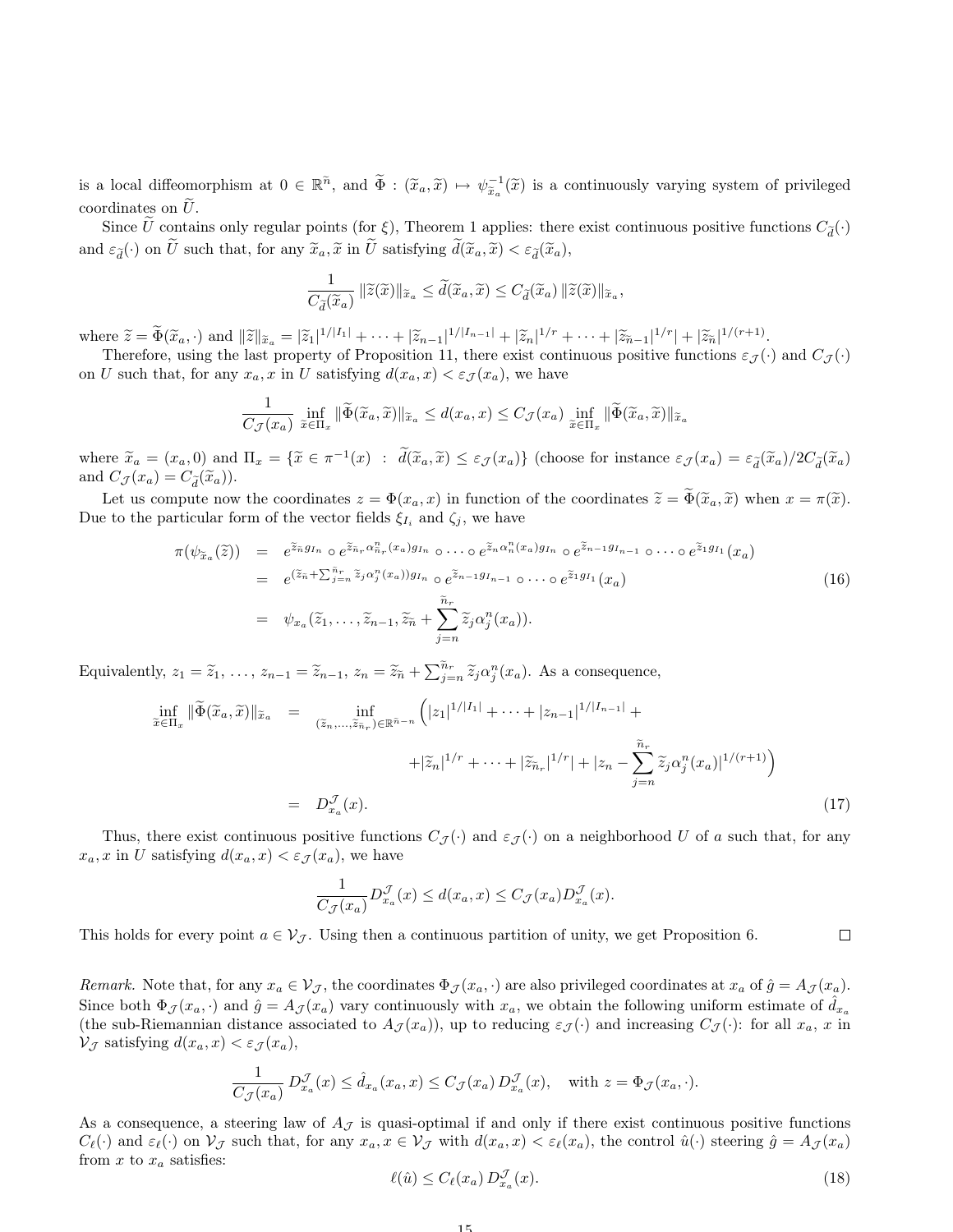Before proving Proposition 7, we will show in the next lemma that the non-homogeneous nilpotent approximation  $A_{\mathcal{J}}$  admits a lifting which is an approximation of the lifting of g. As in the proof of Proposition 6 above, the point  $a \in V_{\mathcal{J}}$  is fixed, and the neighborhoods U, U, the coordinates  $(y, v)$ , and the m-tuple  $\xi$  are the one given in Proposition 11.

**Lemma 12.** There exists a continuous approximation  $\tilde{A}$ :  $\tilde{x}_a \mapsto \hat{\xi}$  of  $\xi$  on  $\tilde{U}$  such that  $\hat{\xi}_i$ ,  $i = 1, ..., m$ , in  $coordinates (y, v)$  are written as

$$
\widehat{\xi}_i(y,v) = \widehat{g}_i(y) + \sum_{j=1}^{\widetilde{n}-n} \widehat{b}_{ij}(y,v) \partial_{v_j},
$$

where  $\hat{g} = A_{\mathcal{J}}(x_a)$ , and the  $\hat{b}_{ij}$ 's are smooth functions on  $\mathbb{R}^{\tilde{n}}$ .

*Proof.* Let  $V \subset TU$  be the distribution on U spanned by the vector fields  $\partial_{v_1}, \ldots, \partial_{v_{\tilde{n}-n}}$ . For every  $\tilde{x}_a \in U$  and  $i = 1, \ldots, m$ , we are looking for vector fields  $\xi_i$ ,  $i = 1, \ldots, m$ , written in coordinates  $(z, v)$  as

$$
\widehat{\xi}_i(z,v) = \widehat{g}_i(z) + \sum_{j=1}^{\widetilde{n}-n} b_{ij}(z,v) \partial_{v_j} + V_i(z,v),
$$

where  $V_i \in V$ , and z are the privileged coordinates  $\Phi(x_a, \cdot)$ ,  $x_a = \pi(\tilde{x}_a)$ . The lemma will be proved if we show that we can choose the vector fields  $V_i$  depending continuously on  $\tilde{x}_a$  and so that  $\xi_i - \xi_i$  is of non-negative nonholonomic<br>order at  $\tilde{x}_a$  (for the nonholonomic order defined by  $\xi$  on  $\tilde{U}$ ) order at  $\tilde{x}_a$  (for the nonholonomic order defined by  $\xi$  on  $\tilde{U}$ ).

Notice first that, by definition of  $\hat{g}$ , the vector field  $g_i(z)-\hat{g}_i(z)$  is a sum of monomial vector fields of non-negative weighted degree, that is

$$
g_i(z) - \hat{g}_i(z) = \sum_{j=1}^n R_{ij}(z)\partial_{z_j}, \quad \text{where } R_{ij}(z) = \sum_{w(\alpha) \geq |I_j|} a_{\alpha} z_1^{\alpha_1} \cdots z_n^{\alpha_n}.
$$

Therefore  $(\xi_i - \widehat{\xi}_i)(z, v) = \sum_{j=1}^n R_{ij}(z) \partial_{z_j} - V_i(z, v)$ .

Recall also that  $z_1 = \tilde{z}_1, \ldots, z_{n-1} = \tilde{z}_{n-1}, z_n = \tilde{z}_{\tilde{n}} + \sum_{j=n}^{\tilde{n}_r} \tilde{z}_j \alpha_j^n(x_a)$ , where  $\tilde{z} = \tilde{\Phi}(\tilde{x}_a, \cdot)$  are the privileged relinetes at  $\tilde{z}_a$  defined in the proof of Proposition 6 above. For coordinates at  $\tilde{x}_a$  defined in the proof of Proposition 6 above. For  $j = 1, ..., n-1$ , set  $Z_j = \partial_{z_j} - \partial_{\tilde{z}_j}$ . For  $k = 1, ..., n$  there holds  $d\tilde{x}_i(Z_i) = 0$  and so  $Z_i \subset V$ . Moreover, due to the definition of coordinates  $k = 1, \ldots, n$ , there holds  $dz_k(Z_j) = 0$ , and so  $Z_j \in V$ . Moreover, due to the definition of coordinates z and to Equation (16), we have  $\partial_{z_n} = g_{I_n}$ , and  $\partial_{\tilde{z}_j} - \alpha_j^n(x_a)g_{I_n} \in V$ , for  $j = n, \ldots, \tilde{n} - 1$ . Equivalently, the vector fields  $Z'_j = \alpha_j^n(x_a)\partial_{z_n} - \partial_{\tilde{z}_j}$ ,  $j = n, \ldots, \tilde{n} - 1$ , belong to V. To summarize,

$$
(\xi_i - \widehat{\xi}_i)(z, v) = \sum_{j=1}^{n-1} R_{ij}(z)\partial_{\widetilde{z}_j} + \sum_{j=1}^{n-1} R_{ij}(z)Z_j + R_{in}(z)\partial_{z_n} - V_i(z, v). \tag{19}
$$

Denote by ord the  $\xi$ -nonholonomic order at  $\widetilde x_a$ . We have  $\text{ord}(z_1) = \text{ord}(\widetilde z_1) = |I_1|, \ldots, \text{ord}(z_{n-1}) = \text{ord}(\widetilde z_{n-1}) =$  $|I_{n-1}|$ , and  $\text{ord}(z_n) \geq r$ . Moreover,  $\text{ord}(\partial_{z_n}) \geq -(r+1)$  since  $\partial_{z_n}$  is non zero. Since the weighted degree of  $z_j$ is  $|I_j|$ , we have  $\text{ord}(R_{ij}(z)) \geq |I_j|$  for  $j = 1, ..., n-1$ , and  $R_{in}(z) = c_i z_n + R'_{in}(z)$ , where  $c_i$  is a constant and  $\mathrm{ord}(R'_{in}(z)) \ge r+1$ . Now, due to the definition of  $Z'_{j}$ , we have

$$
c_i z_n \partial_{z_n} = c_i \widetilde{z}_n \partial_{z_n} + c_i \sum_{j=n}^{\widetilde{n}-1} \widetilde{z}_j (\partial_{\widetilde{z}_j} + Z'_j).
$$

Hence Equation (19) rewrites as

$$
(\xi_i - \widehat{\xi}_i)(z, v) = \left[ \sum_{j=1}^{n-1} R_{ij}(z)\partial_{\tilde{z}_j} + R'_{in}(z)\partial_{z_n} + c_i \widetilde{z}_n \partial_{z_n} + c_i \sum_{j=n}^{\widetilde{n}-1} \widetilde{z}_j \partial_{\tilde{z}_j} \right] +
$$
  
+ 
$$
\left[ \sum_{j=1}^{n-1} R_{ij}(z)Z_j + c_i \sum_{j=n}^{\widetilde{n}-1} \widetilde{z}_j Z'_j - V_i(z, v) \right].
$$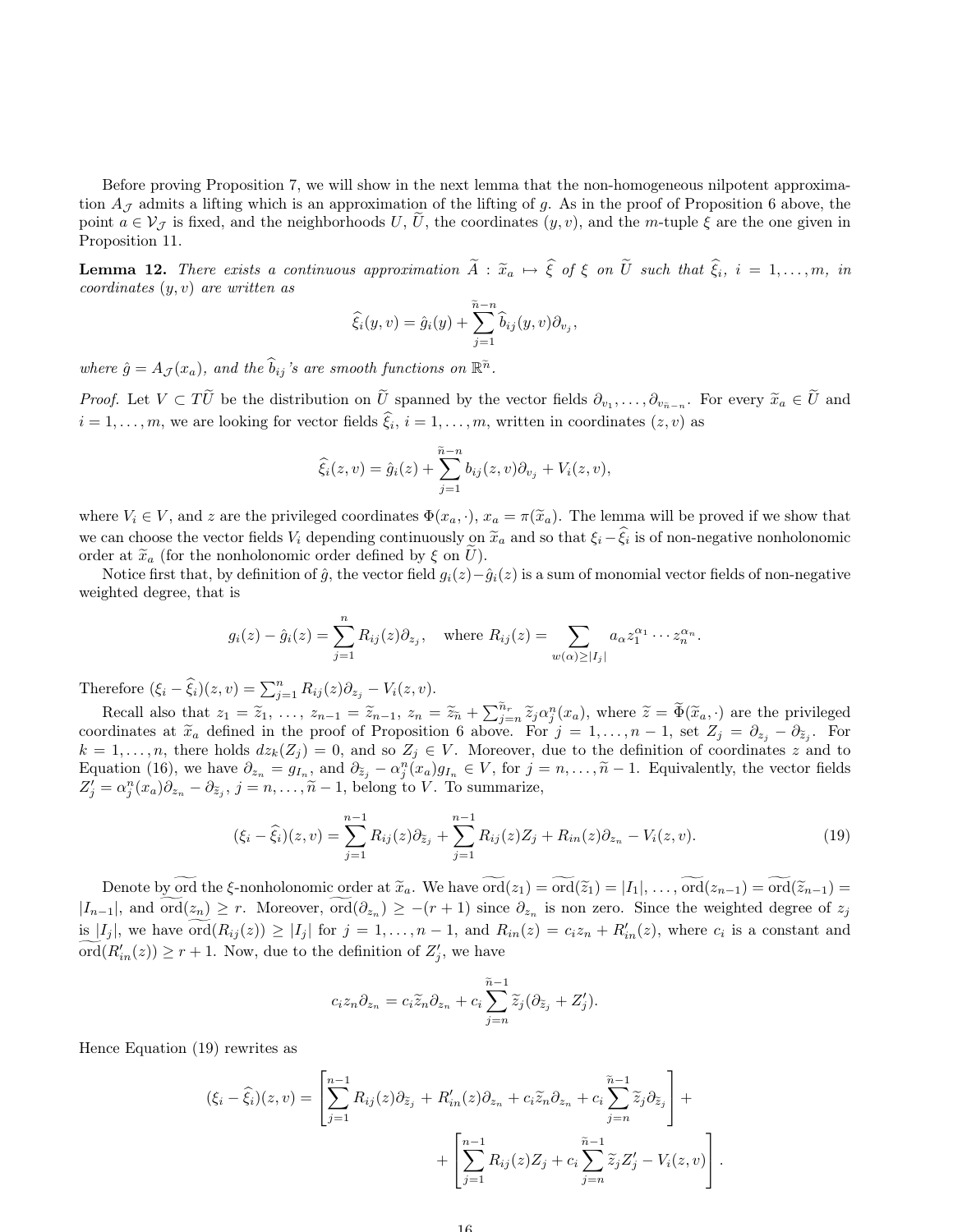In the second-hand member of this equality, the first term into bracket is of non-negative order and the second one belongs to V. We then choose the vector field  $V_i$  as

$$
V_i(z, v) = \sum_{j=1}^{n-1} R_{ij}(z) Z_j + c_i \sum_{j=n}^{\tilde{n}-1} \tilde{z}_j Z'_j \in V,
$$

which depends continuously on  $\widetilde{x}_a$ , and we obtain  $\widetilde{\text{ord}}(\xi_i - \widehat{\xi}_i) \geq 0$ . This proves the lemma.

*Proof of Proposition 7.* Once again, we fix a point  $a \in V_{\mathcal{J}}$ , and so the neighborhoods  $U, \tilde{U}$ , the coordinates  $(y, v)$ , and the *m*-tuple  $\xi$ .

 $\Box$ 

Given  $x_a, x$  in U close enough, let  $u(\cdot)$  be the steering control of  $\hat{g} = A_{\mathcal{J}}(x_a)$  between x and  $x_a$ , and  $x_b =$ AppSteer  $\mathcal{J}(x_a, x)$ . The steering law of  $A_{\mathcal{J}}$  being quasi-optimal, we have  $\ell(u) \leq C_{qo} \hat{d}_{x_a}(x_a, x)$ .

Let  $\tilde{x}_a = (x_a, 0)$ . Consider the approximation A given in Lemma 12, and set  $\hat{\xi} = A(\tilde{x}_a)$ . Due to the form of  $\hat{\xi}$ , there exists a point  $\tilde{x} \in \pi^{-1}(x)$  such that  $u(\cdot)$  steers  $\hat{\xi}$  from  $\tilde{x}$  to  $\tilde{x}_a$ . This control  $u(\cdot)$  steers  $\xi$  from  $\tilde{x}$  to a point<br> $\tilde{\xi} \in \pi^{-1}(u)$ . Notice that denoting by  $\overline{J}$  the sub-Dimension  $\widetilde{x}_b \in \pi^{-1}(x_b)$ . Notice that, denoting by  $\overline{d}$  the sub-Riemannian distance defined by  $\widehat{\xi}$ , we have  $\overline{d}(\widetilde{x}_a, \widetilde{x}) \leq \ell(u)$ , and, from [1, Cor. 7.33],  $\tilde{d}(\tilde{x}_a, \tilde{x}) \leq 2\overline{d}(\tilde{x}_a, \tilde{x}) \leq 2\ell(u)$ , provided that  $\ell(u)$  is smaller than a continuous positive function of  $\tilde{x}_a$  (recall that U contains only regular points for  $\xi$ ).

Using Lemma 2, there exist continuous positive functions  $C_{\tilde{e}}(\cdot)$  and  $\varepsilon_{\tilde{e}}(\cdot)$  on  $\tilde{U}$  such that  $d(x_a, x) < \varepsilon_{\tilde{e}}(x_a)$ implies

$$
\frac{1}{C_{\tilde{e}}(\tilde{x}_a)} \|\tilde{z}(\tilde{x})\|_{\tilde{x}_a} \le \tilde{d}(\tilde{x}_a, \tilde{x}) \le C_{\tilde{e}}(\tilde{x}_a) \|\tilde{z}(\tilde{x})\|_{\tilde{x}_a}
$$
  
and 
$$
\|\tilde{z}(\tilde{x}_b)\|_{\tilde{x}_a} \le C_{\tilde{e}}(\tilde{x}_a) \max (\|\tilde{z}(\tilde{x})\|_{\tilde{x}_a}, \ell(u)) \ell(u)^{1/(r+1)},
$$

where  $\tilde{z} = \tilde{\Phi}(\tilde{x}_a, \cdot)$  are the privileged coordinates at  $\tilde{x}_a$  defined in the proof of Proposition 6.

In order to obtain a relation between  $d(x_a, x_b)$  and  $d(x_a, x)$ , we establish three inequalities. First, (17) implies  $\|\tilde{z}(\tilde{x}_b)\|_{\tilde{x}_a} \geq D_{x_a}^{\mathcal{J}}(x_b)$ , that is

$$
d(x_a, x_b) \leq C_{\mathcal{J}}(x_a) \|\widetilde{z}(\widetilde{x}_b)\|_{\widetilde{x}_a}.
$$

Second, since  $\tilde{d}(\tilde{x}_a, \tilde{x}) \leq 2\ell(u)$  there holds

$$
\max(\|\widetilde{z}(\widetilde{x})\|_{\widetilde{x}_a}, \ell(u)) \leq 2C_{\widetilde{e}}(\widetilde{x}_a)\ell(u).
$$

Third, it results from (18) and Proposition 6

$$
\ell(u) \le C_{\mathcal{J}}(x_a) C_{\ell}(x_a) d(x_a, x).
$$

Grouping all together, we obtain that there exist a continuous positive functions  $\mu(\cdot)$  on the neighborhood U of a such that, for any  $x_a, x$  in U satisfying  $d(x_a, x) < \mu(x_a)$ , we have

$$
d(x_a, \text{AppSteer}_{\mathcal{J}}(x_a, x)) \le d(x_a, x)^{1 + \frac{1}{2r}}.
$$

Therefore AppSteer  $\tau$  is uniformly contractive on any compact subset of the neighborhood U of a. Since this property holds for every point  $a \in \mathcal{V}_{\mathcal{J}}$ , we get Proposition 7.  $\Box$ 

### References

- [1] A. Bellaïche, "The tangent space in sub-Riemannian geometry," in Sub-Riemannian Geometry (A. Bellaïche and J.-J. Risler, Eds.), Birkhäuser, 1996, pp. 1–78.
- [2] A. Bellaïche, F. Jean, and J.-J. Risler, "Geometry of nonholonomic systems," in Robot Motion Planning and Control (J.-P. Laumond, Ed.), Springer, 1998, pp. 55–91.

- [3] N. Bourbaki, Groupes et algèbres de Lie, Hermann, Paris, 1972.
- [4] Y. Chitour, "A continuation method for motion-planning problems", ESAIM:COCV, Vol. 12, 2006.